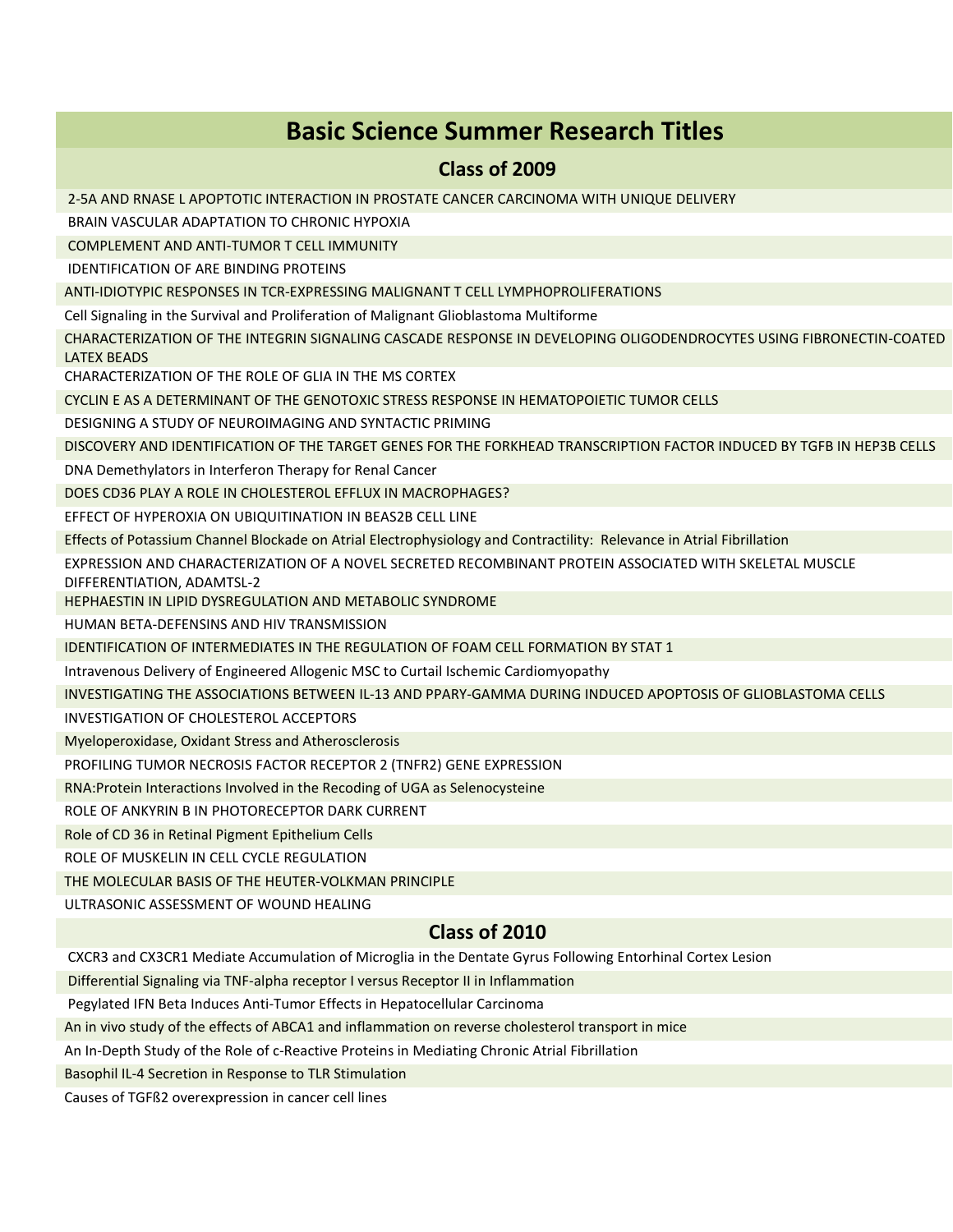Development of an In vitro Glomerular Filtration System

Development of Dendritic Cells (DC) Against Suppressive Factors

Ectopic expression of the regulator of parathyroid development, GCMb, in non-endocrine cells

Effects of fatigue and decision making on knee kinematics during a drop-jump task

Evaluation of a keratolimbal epithelial stem cell deficiency model and limbal transplantation as a rescue operation

Gender-based differential expression of IL-17 its role in autoimmune cardiomyopathy

Identification of platelet-activating factor acetylhydrolase (PAF-AH) isoforms in liver mitochondria of Rattus norvegicus

Investigating the Role of Lipid Rafts in the Survival Advantage of PIG-A Mutants over Wild-Types in Paroxysmal Nocturnal Hemoglobinuria

Investigation of Akt in Oligodendrocyte Myelination Using Dominant Negative Akt Mice

Long duration measurement of in-shoe plantar pressure

Mechanism of desferrioxamine protection of T cells exposed to tumor supernatant and tumor-derived gangliosides

Molecular characterization of the interaction between the UBL-domain of parkin and alpha synuclein using nuclear magnetic resonance spectroscopy.

MRI Contrast of Fat Deposition Patterns Associated with Dietary and Genetic Obesity in a Rodent Model

Pathogenesis of Cognitive Dysfunction in Multiple Sclerosis Patients

Regulation of NF?-B and beta-catenin by the PI3K/AKT/IKK pathway in breast cancer

Reversible modulation of motor neuron excitation through adenoviral delivery of Kir2.1

Signaling Intermediates in Oxidized LDL-induced, Stat1-dependent Macrophage Foam Cell Formation

The characterization of ADAMTS10 expression and function in mouse eyes in order to explain the pathological mechanism of Weill-Marchesani Syndrome

The Electrophysiological Effects of ESC CCT During Late MI

The Role of CD36 in Insulin Signaling

Translational Silencing of ZIP Kinase during Resolution of Inflammation

#### **Class of 2011**

A Murine Model for Autoimmune Oophoritis: Implications for an Ovarian Cancer Vaccine

Acute Anatomical Effects of Vaginal Distention in the Rat

Aminolevulinic acid-induced Photodynamic Therapy of Human Squamous Cell Carcinomas: Potential Enhancement by Methotrexate and 5-Fluorouracil

Blood plasma gangliosides induce systemic immunosuppression

Bone Sialoprotein is a Crucial Ligand for Apatite Nucleation in Osteoblast Cultures

Building a better B12 assay using high performance liquid chromatography and microbiological detection

Cholinergic Activation of Mononuclear Blood Cells and Blood-Brain Barrier Disruption in an Animal Model of Temporal Lobe Epilepsy

Codon 129 Polymorphism Influence PrP Conformation

Conditioning Tumor-Competent Dendritic Cells with Flt3L+IL6

Delivery of Viral Clostridial Light Chain through an Adenoviral vector to Control Kainic Acid- induced Hippocampal Seizures

Development of methods for assessing whether the human cytomegalovirus US12 family encodes G-protein coupled receptor-related signaling proteins

Effect of Toluene on L1 CAM Distribution in Lipid Rafts

Effectiveness of Mechanical Augmentation of Rotator Cuff Tendon Repairs

Effects of bilateral and unilateral DBS on dual task performance in Parkinson's disease

Elucidation of Phosphorylation Sites Critical for the Dimerization of IRF-3

Examining the Hedgehog signaling pathway: Attempts to identify targets that regulate Smoothened

Human Idiopathic Pulmonary Arterial Hypertension is Associated with Reduction in both Cytosolic and Extrcellular Superoxide Dismutase Enzymes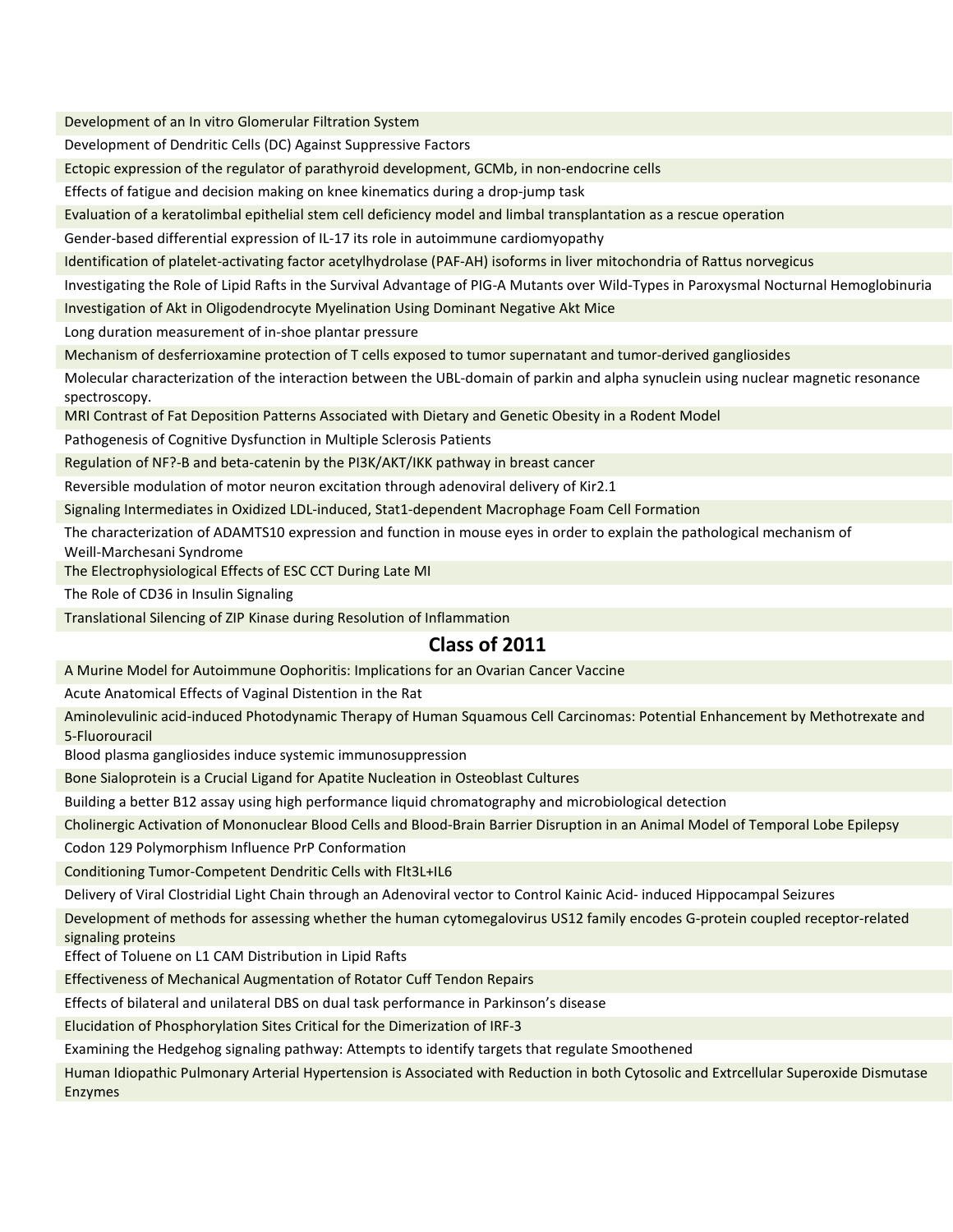Leukocytes activation triggers the release of microparticles containing active Mac-1 (aMß2) integrin.

Mechanisms of atherosclerotic lipoprotein uptake in macrophages

Mechanisms of LPS-induced Preconditioning in Heart and Brain

Micro-Computed Tomography and Quantitative Morphometry of the MT1-MMP and MMP-2 null mice

Molecular Basis of Ventricular Electrical Remodeling

Parkin, alpha, and beta synuclein: interactions and implications for Parkinson's disease

Regulation of BEGF Expression in Gliobblastoma Multiforme: Role of Activated STAT3

Regulation of NF?B and ?-catenin by the PI3K/AKT/IKK Pathway in Melanoma

Role of Heterogeneous Nuclear Ribonucleoproteins (hnRNPs) E1 and K in Translational Silencing of Disabled-2 (Dab2)

Sensitizing WM164 Melanoma cancer cells to IFN-induced apoptosis by re-expression of epigenetically silenced tumor suppressor genes

Sex-differences in the CELF-mediated Alternative Splicing of Developing Heart

The Expression of HIV-1 Reverse Transcriptase and Analysis of its Non-Nucleoside Drug-Binding Properties

The Role of Hyaluronan & Fibrinogen in Inflammatory Bowel Disease

Visualization and Classification of Multiple Sclerosis Lesion Dynamics

#### **Class of 2012**

"Purinergic mechanism of hyperglycemia-induced IL-8 up-regulation in human endothelial cells"

A Critical Role for Fibrillar Collagens in Biomineralization In Vitro:

A Dynamic Model of the Blood-Brain Barrier as a Tool for Studying Leukocyte-Endothelial Cell Interactions in Neuroinflammation

Aß oligomers induce neuronal process loss and cell cycle events in Alzheimer's Disease

BACE1 Modulates Myelination in the Central and Peripheral Nervous System

Bace1 Modulates Remyelination in the Peripheral Nervous System

Changes in the spatial and total expression patterns of C/EBP factors due to non-melanoma skin cancer

Cofilin: a novel regulator of receptor signaling

Dendritic cells cultured with dual TLR agonists activate and expand antigen-specific CD4 and CD8 T cells

Do Genetic Differences Account for the Racial Disparity in Survival of Endometrial Cancer?

Effect of Loss of Mutated in Colorectal Cancer (MCC) gene in the initiation and progression in serrated neoplasia colorectal cancer

Effects of assisted exercise on motor functions of Parkinson's disease patients

Electrical Stimulation of Peripheral Afferent Nerve Endings within the Proximal Urethra Evokes Bladder Contractions

Expression array analysis of interferon stimulated genes.

Functionalizing Nanoscale Polymer Gene Carriers with MRI Contrast Agent

Gray Matter Magnetization Transfer Ratio and Subsequent Gray Matter Atrophy

Identification of the susceptibility genes within chromosomal region 15q25 that may be associated with high levels of HDL-C in families with premature CAD and MI

Improving the Etiologic Diagnosis of Culture-Negative Infective Endocarditis at a Tertiary Heart Center

Intradiscal Pressure: A Measure of Disc Health

MATER Autoimmunity: A Model for Human Premature Ovarian Failure?

Mechanism of US17 Segmentation in Human Cytomegalovirus

Myelin alters synaptic plasticity

Quantifying the Effects of Non-elastic Behavior in Knee Cartilage under Simulated Weight-bearing Conditions

Reversible phosphorylation of Cubitus interruptus in Drosophila Hedgehog signaling

Role of cGMP-Protein Kinase in LPS Activation of Platelets

Speckle Tracking Echodardiography to Evaluate Strain in Mice Subjected to Isoflurane Anesthesia

STAT3 Acetylation and Activity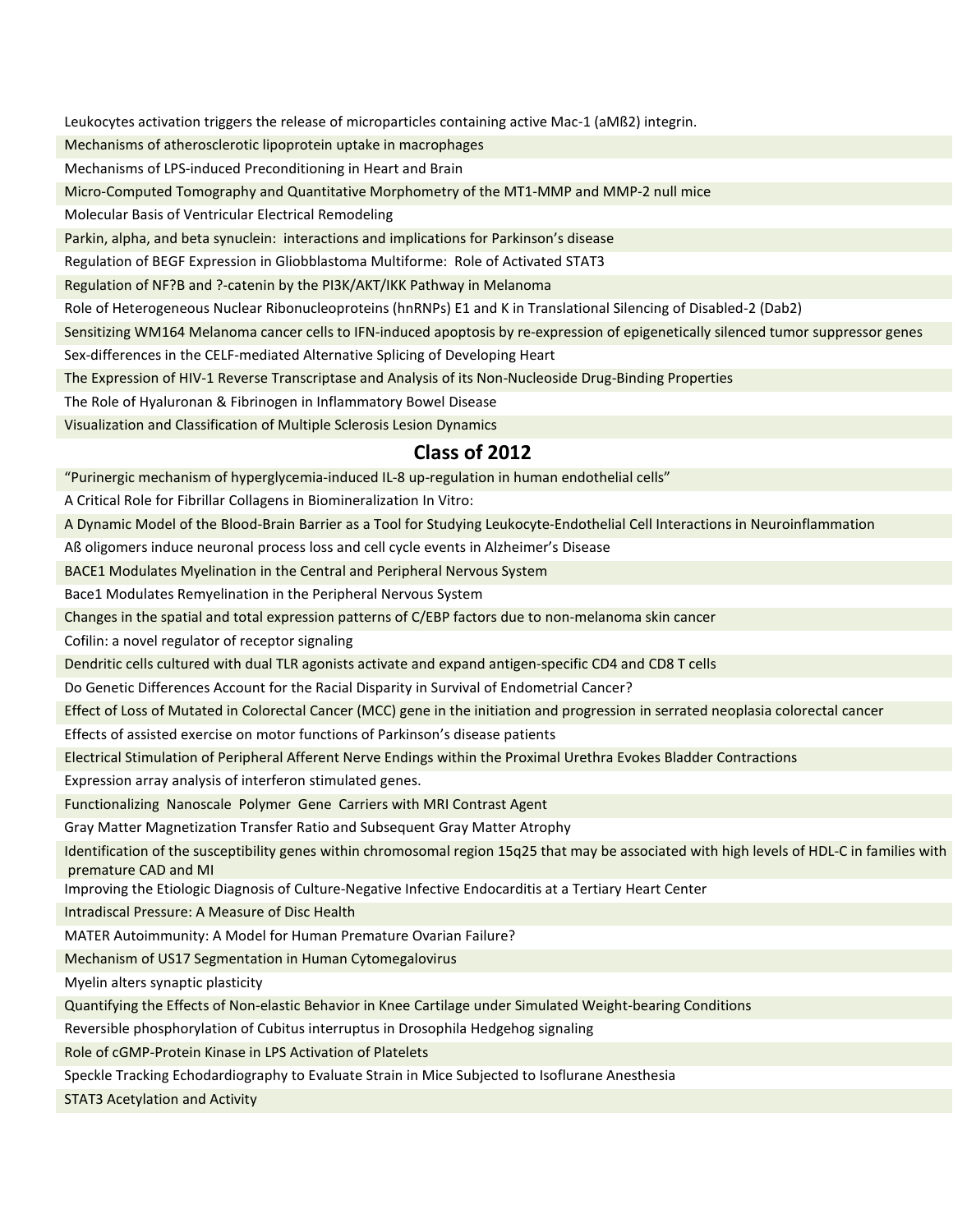T regulatory cell induction by renal cell carcinoma and glioblastoma multiforme

THE EFFECT OF TYPE 1 DIABETES ON THE CD36 MEDIATED INHIBITION OF ANGIOGENESIS

The effects of muscular injury on neuroregeneration in simulated childbirth

The Mechanism of Velcade and its Efficacy in Hematological Malignancies

The Role of the Platelet CD36 Receptor in Hemostasis

Using NMR Spectroscopy to Detail Binding between Filamin A repeats 10 and 12 to CD4 Receptor

## **Class of 2013**

A Genome Wide Over Expression Assay to Discovery Novel Hedgehog Signaling Pathway Modifiers in Drosophila

Altering Muskelin Intracellular Localization and Binding to RanBP9 through Single Nucleotide Polymorphisms

Enzymatic hydrolysis of Aspirin in human serum: Implications for 'Aspirin Resistance'

Investigating filamin's role in mediating integrin clustering

A Phosphatase inhibitor may augment anticancer activity of interferons: insights from a clinical trial

Actin Binding Protein, ANLN, a Novel Component of Human CNS Myelin.

BACE 1 Modulates Remyelination in the Peripheral Nervous System

Bioreactor Design for Engineering a Bioartificial Kidney

Chromosome Substitution Effects on ß-Amyloid Plaque Formation in Mice

Comparing Antibodies for RLIP76, a Protein Linked to Drug Resistance in Epilepsy

Defining resistance to a small molecule Bcl-2 inhibitor in hematopoietic tumor cells

Development and assessment of a digitized Trail Making Test Part A and B to assess motor and cognitive function in Parkinson's disease patients.

Development of Catalase Encapsulated PLGA Nanoparticles to Prevent Oxidative Damage in Ischemic Stroke

Effects of Ezrin Mutants on the Migration, Survival, and Adhesion of Breast Carcinoma Cells

Etiology of acquired aplastic anemia: hunting for a virus

Expression of recombinant human apolipoprotein AI in Kluyveromyces lactis

HIV-1 Reverse Transcriptase on Drugs

Intradiscal pressure response to combined loading

Investigating the Role of CUG-BP1 and ETR-3 in Regulating Sex Differences in Cardiac Specific Alternative Splicing

Lung endothelial cell activation and the asthmatic inflammatory response

Mechanisms Underlying the Differentiation of Brain Tumor Initiating Cells in Glioblastoma Multiforme

MicroRNA expression pattern in cells from circulatory system – an indicator of cardiac function

Neutrophil Infiltration and Development in Hapten Induced Contact Hypersensitivity

Role of HIF-1-a in Neutrophil Homing After Myocardial Infarction

Role of Wnt7b in Murine Pancreatic Embryogenesis

The Effect of Anti-Histone Antibodies on Plasminogen Binding and Function

The Estrous Cycle in Mice with Experimental Autoimmune Encephalomyelitis (EAE)

The potential role of CD36 in mediating fusion of microparticles with cells – a possible mechanism of transcellular metabolism.

The Role of Bid in Chronic Ethanol Exposure

The Role of LMCD1 in TGF-ß Induced Apoptosis of Hepatocytes

The role of syndecan-3 in hypothalamic regulation of body weight

Time course investigation of T-cell immune response to tuberculosis antigens

Tumor cell line supernatants induce a myeloid-derived suppressor cell population from healthy donor blood

Tumor necrosis factor a Receptor 2-specific Gene Expression and Signaling in Endothelial Cells

Urethral Pressure Catheter Characterization through an ex-vivo Porcine Model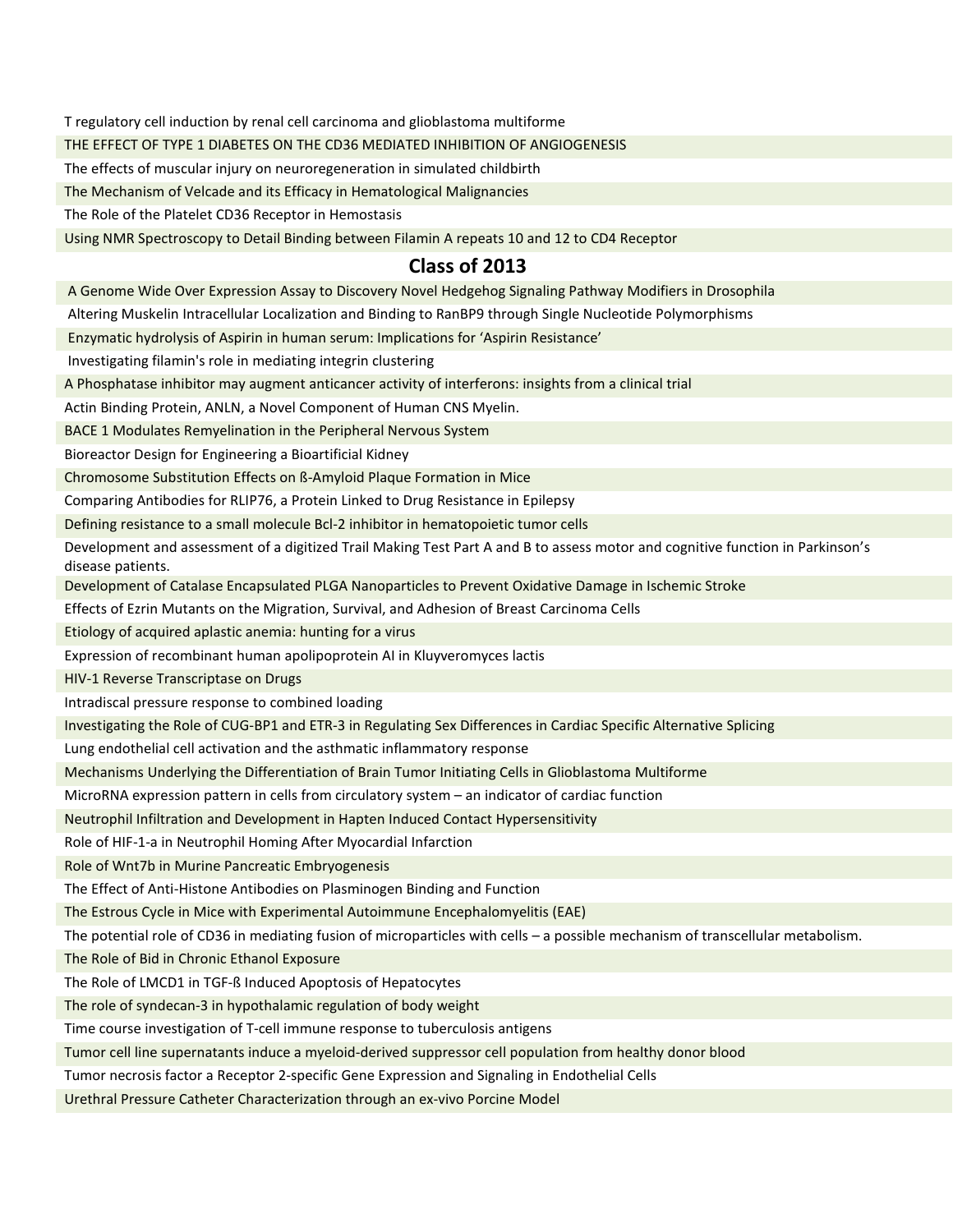## **Class of 2014**

Effect of surface groups on nanoparticle interactions with an endothelial model membrane Effects of Spinal Cord Injury Repair on Bladder Function Identification of Epigenetic Modifications & Candidate DNA Regions for Study in Prostate Cancer Cell Lines Modulation of MDSC survival and function by tumor derived products. Researching Factors for IL-1beta mRNA Instability in Activated Platelets Role of deficient hydroxylation of methylcytosine in MDS in aberrant epigenetic silencing in MDS A Novel Method of Measuring Gray Matter Atrophy Using Conventional MRI in Multiple Sclerosis Patients Analysis of the anti-angiogenic effects of Interferon Stimulated Genes in Human Umbilical Vein Endothelial Cells Analysis of the T Cell Response to Alpha-Lactalbumin Bimolecular Quenching of Alexa Fluor 488 Fluorescence by Tryptophan and Tyrosine C4d Deposition as a Marker of Antibody Mediated Rejection in Rat Face Transplant Characterization of Transient Receptor Potential (TRP) Calcium Channels in Mouse Depolarizing Bipolar Cells of the Retina Determining corneal stiffness using acoustic excitation and optical coherence Tomography Development of IL-17 expressing ?d T cells Effect of Prostate Membrane Specific Antigen Expression on Acylhomoserine Lactone Bioactivity Fractalkine Effects on ß-Amyloid Plaque Accumulation in Senescent Alzheimer Mice Gr1+CD11b+-mediated Suppression of Lupus-like Disease in (NZBxNZW)F1 Mice Increasing Erythroctye Throughput of a Prototype Quadrupole Magnetic Cell Separator Investigating the Role of PRMT5 in Vascular Endothelial Gene Expression Keratinocyte Migration on Fibronectin-Coated Plates is Regulated by Activation of RLC via Src-FAK Pathway Leptin Promotes Breast Tumorigenesis by Activating Intracellular Signaling Pathways thar Induce Proliferation of Tumor Cells Microparticle Induced Platelet Activation: A CD36-Dependent Process Overcoming treatment resistance in hematopoietic cell lines by modulating increased Mcl-1 expression with flavopiridol Pre-clinical feasibility, safety, and efficacy of miniaturized, wireless sensors for intervertebral disc pressure measurement Prematurely Aging Bone Marrow Stem Cell Based Cardiac Compensation Promyelocytic leukemia protein (PML) is required for differentiation of glioma cancer stem cells Quantifying retinal damage in a new mouse model for age-related macular degeneration Quantifying the rescue of the hypomyelination phenotype in Bace1-/- mice by Akt overexpression The effect of an atrial natriuretic peptide (ANP) frameshift mutation on ANP biosynthesis and its role in the pathogenesis of atrial fibrillation The effects of adjuvant chemotherapy on breast cancer patients: disruptions in white matter and deficits in cognitive function

The Effects of Hyperosmotic Mannitol Solutions on Brain Endothelial Cells and Astrocytes

THE EFFECTS OF WNT SIGNALING ON CONNECTIVE TISSUE PROGENITOR CELLS

THE ROLE OF TRISTETRAPROLIN IN THE DEGRADATION OF ARE-CONTAINING CHEMOKINE MRNA

#### **Class of 2015**

Identification of Rho kinase (ROCK) isoform(s) activated by TNF via TNF Receptor-II in endothelial cells and ROCK participation in E-selectin induction by TNF.

Investigating the dynamics of the ribbon synapse

Phenotype of T cell recall response to malaria after in utero exposure

Act1 Deficiency Mediates Myeloproliferative Disease through Modulation of Apoptotic Signals

Activity-dependent plasticity as a possible underlying mechanism of noise-induced hyperactivity.

Adipocyte Hypertrophy is Associated with Lysosomal Permeability both in Vivo and in Vitro

Alternate anti-angiogenic signaling pathways by thrombospondin type 1 repeats for inhibition of human microvascular endothelial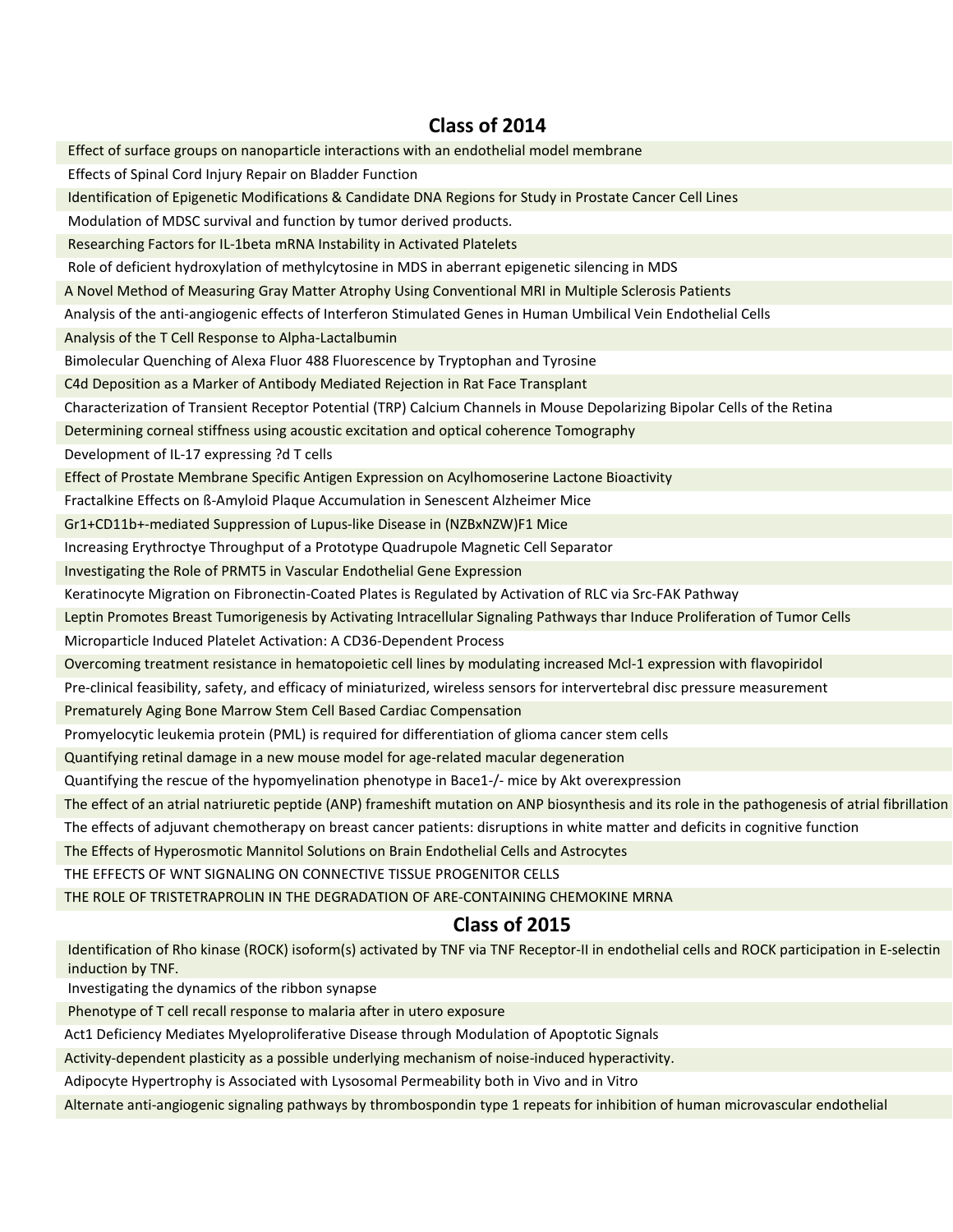cell migration

Characterization of Rnd1 and Rac1 Interactions with the Rho-GTPase Binding Domain (RBD) of the Human Plexin-B1 Receptor Using Disulfide Bond Formation Developing PINCH-ILK-Parvin-Targeted Drugs for Potential Therapy of Heart Attacks Development of a Predictive Model to Identify 5q+ MDS Patients Who Will Benefit from Lenalidomide Therapy Development of an in vitro T cell adherence assay to determine the integrin requirements for the adhesion of donor-reactive CD8+ memory and effector T cells to allogeneic endothelial cells. Differences between monocyte and microglia cell populations in Experimental Autoimmune Encephalomyelopathy Elucidation of the Molecular Mechanism of Cardiac Dysfunction in MHC-CELF? Mice Katie Stackhouse Examining Myeloid-Derived Suppressor Cell Sunitinib Resistance in vitro Exploring Retroviral Transduction as a Method to Analyze the Role of Ezrin Tyrosine 353 Phosphorylation in B Cells Loading human dendritic cells with tumor antigens to prime T cells to induce an anti-tumor immune response Midnolin: A Novel Player in the Epigenetic Regulation of Notch Modeling Corneal Ectasia and Cross-linking Treatments Modulating nanoparticle-membrane interactions for enhanced endosomal escape. Music and epigenomic regulatory patterns in healthy and epileptic brains Progress towards Understanding the Interaction between Filamin A and CD4 RTN3 aggregation induces ER stress in RTN3 transgenic mice Targeting Presenilin 1 to Promote Glioblastoma Stem Cell Differentation The effect of leptin on breast cancer stem cells The Effect of Oxidative Stress on Aspirin Hydrolysis The Protective Effect of Fractalkine Receptor Deficiency in a Mouse Model of Traumatic Brain Injury The Regulatory Role of SIGIRR in Human Colon Cancer The Regulatory Role of SIGIRR in Human Colon Cancer The Role of Blood-Brain Barrier Disruption in Epileptic Seizures USP37: A novel player in Cell Cycle Regulation Working from the Inside-out: Kindlin 3's Role in Integrin Activation  **Class of 2016**

Axonal smooth endoplasmic reticulum (SER)

B-lymphocytes infiltrate minor histoincompatible cardiac allografts in the absence of antibody production

Bace1 and neuregulin regulate astrogenesis via the Jagged-1/Notch pathway

Characterization of Neuronal Stem Cell Circuitry

Correlations between cytokine expression and myeloid derived suppressor cells in renal cell carcinoma.

Detection and Characterization of Magnetophoretic Mobility of Melanoma cells

Epithelial, Stromal, and Total Corneal Volume in Keratoconus Using Optical Coherence Tomography

Extracellular Protein Decoration Impacts the Current Quantitative Techniques of Hyaluronan

Fluid Shear Stress Modulates the Inflammatory Response in Proximal Tubule Cells

Hepatocyte Polarization and Vascular Endothelial Growth Factor Receptors are Necessary for Proper Endothelial Cell Invasion of the Liver Identification of immune mediators associated with pathogenesis of Pouchitis.

Mesenchymal Stem Cell Homing After Pudendal Nerve Crush in Simulated Childbirth Inju

Model Cell Membranes: The Effects of Biophysical Interactions on the Cellular Uptake and Endosomal Escape of Nanoparticles

Neutrophil-Priming and Cerebral Vasospasm

Optogenetic Investigation of Non-Human Primate Subthalamic Nucleus Neural Circuitry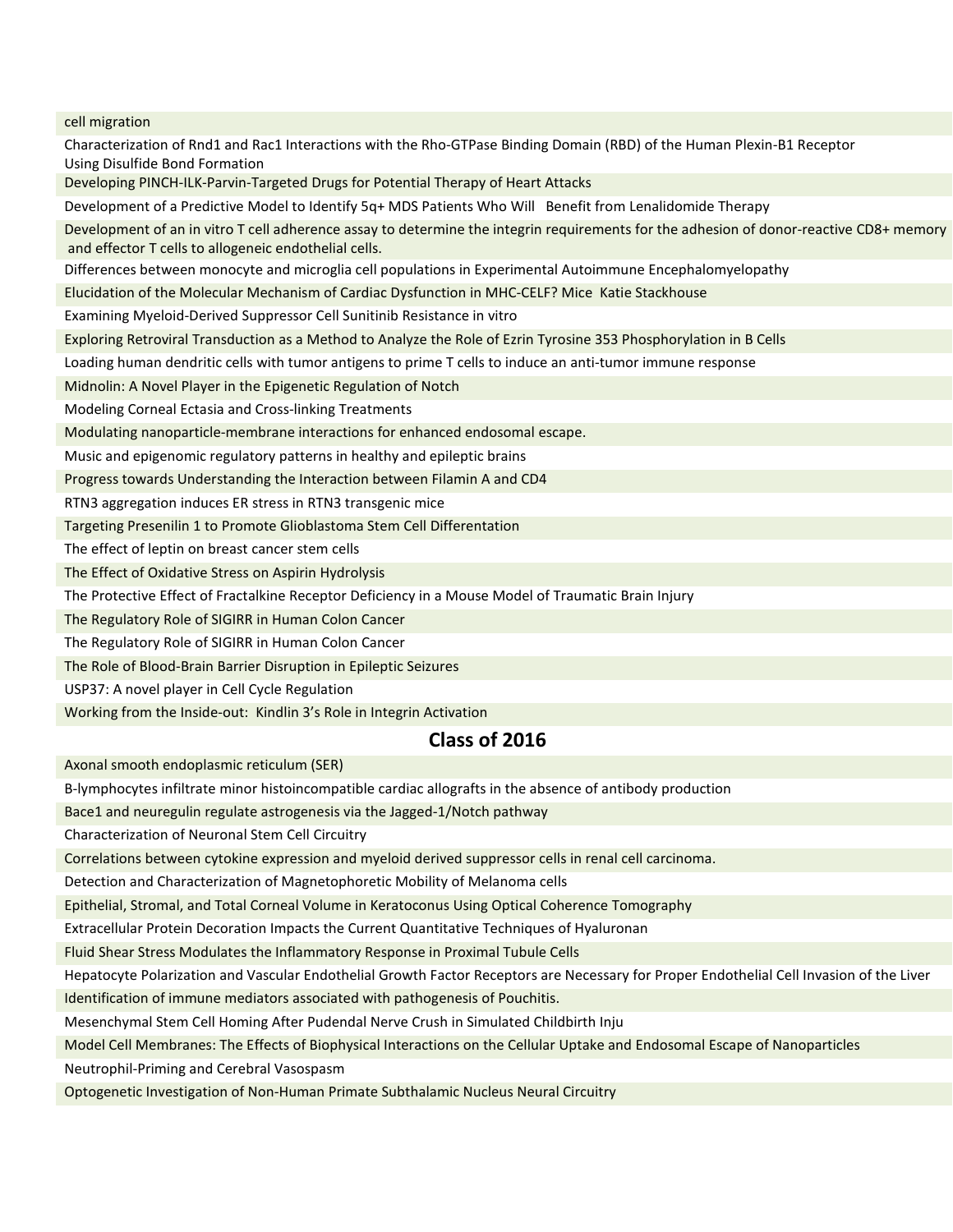p31Comet: A spindle assembly checkpoint protein and its possible impact on cancer anti-mitotics

Phosphorylation Degron in Platelets

Presence of Myofibroblasts in Duchenne-Related Fibrosis

Redox Regulation of Interleukin-13 signaling in asthma

Role of Microglial-produced IL-6 and TGF-ß in Th17 Stabilization

Sex differences in B cell suppression by myeloid-derived suppressor cell subpopulations in lupus-prone mice

TGF-ß1 regulates expression of ADAMTS, ADAMTSL, and related genes in human cell lines

The effect of ezrin expression and phosphorylation on the survival of human B-cell lymphoma and leukemia cells

The effect of maltodextrin on the specific biofilm formation capacity of LF82 via a type 1 pili mediated adhesion to human colonic cells in vitro in relation to Crohn's disease

THE EFFECT OF TYPE 1 DIABETES ON THE CD36 MEDIATED INHIBITION OF ANGIOGENESIS

The Role of BMX Kinase in Therapeutic Resistance of Glioblastoma Stem Cells

The Role of CX3CL1/CX3CR1 Signaling in Regulating Angiogenesis in Alzheimer's Disease

The role of Rab13-dependent trafficking in the regulation of endothelial cell migration

TIMP3 PEPTIDES PROTECT AGAINST VEGF-MEDIATED INCREASE IN VASCULAR PERMEABILITY

Tissue Reaction in a Novel Neural Electrode

Tumor Necrosis Factor Receptors I and II Mediate Susceptibility to Imiquimod-Induced Psoriaform Disease in Mice

Visualizing the Tinnitus Circuitry with Serial Block-Face Scanning Electron Microscopy: An Exploratory Study

## **Class of 2017**

The Therapeutic Effect of Exercise on Parkinson's disease

ADAP as a regulator of the platelet integrin aIIbß3

Adiponectin's Role in the Clearance of Apoptotic Cells

Application of a Novel Computer-Based Algorithm to Analyze Biliary Mutant Phenotypes Identified in a Forward Genetic Screen

Biomimetic Characterization and Imaging of Engineered Nanoparticles

Carpal Arch Width Narrowing from External, in vivo, Carpal Compression

Characterization of a Novel Model of Retinal Dysfunction

Cross-talk between pro-inflammatory cytokine TNFa and beta-adrenergic receptors

Crosstalk Between EphB4 Kinase and Integrin avß3 During Angiogenesis

Elucidating Mechanisms of Intrinsic Resistance to VEGF Inhibitor Therapies in the Treatment of Glioblastoma Multiforme

Glomerular Cysts in a Polycystic Kidney Disease Model

Identification of LMAN1 Client Proteins Associated with Colorectal Cancer

In vitro attenuation of proliferation and stemness in glioblastoma multiforme cancer stem cells with gap junction inhibition

Inhibiting Angiogenesis via Rab13 Geranylgeranyl Transferases

Intratumoral Leptin in Breast Cancer: A New Role for the Adipose-Secreted Hormone

L-NAME preserves axon function against ischemia in young adult mammalian white matter

L1CAM signaling in GSC immune evasion: Please do not feed the phagocytes!

Mechanisms Regulating Dopamine-mediated D2-IPSCs in the Murine Striatum

Molecular basis of filamin stretching in regulation of cytoskeleton and signaling

Morphological Abnormalities of Mitochondria in AICD Mice

Quantifying Circulating Tumor Cells by Magnetic Cell Separation

Radiation dose rate impact upon tumor control and overall survival

Screening for tinnitus in hamsters using the acoustic startle reflex

Structural Remodeling and Atrial Fibrillation: the Transition from Fibroblast to Myofibroblast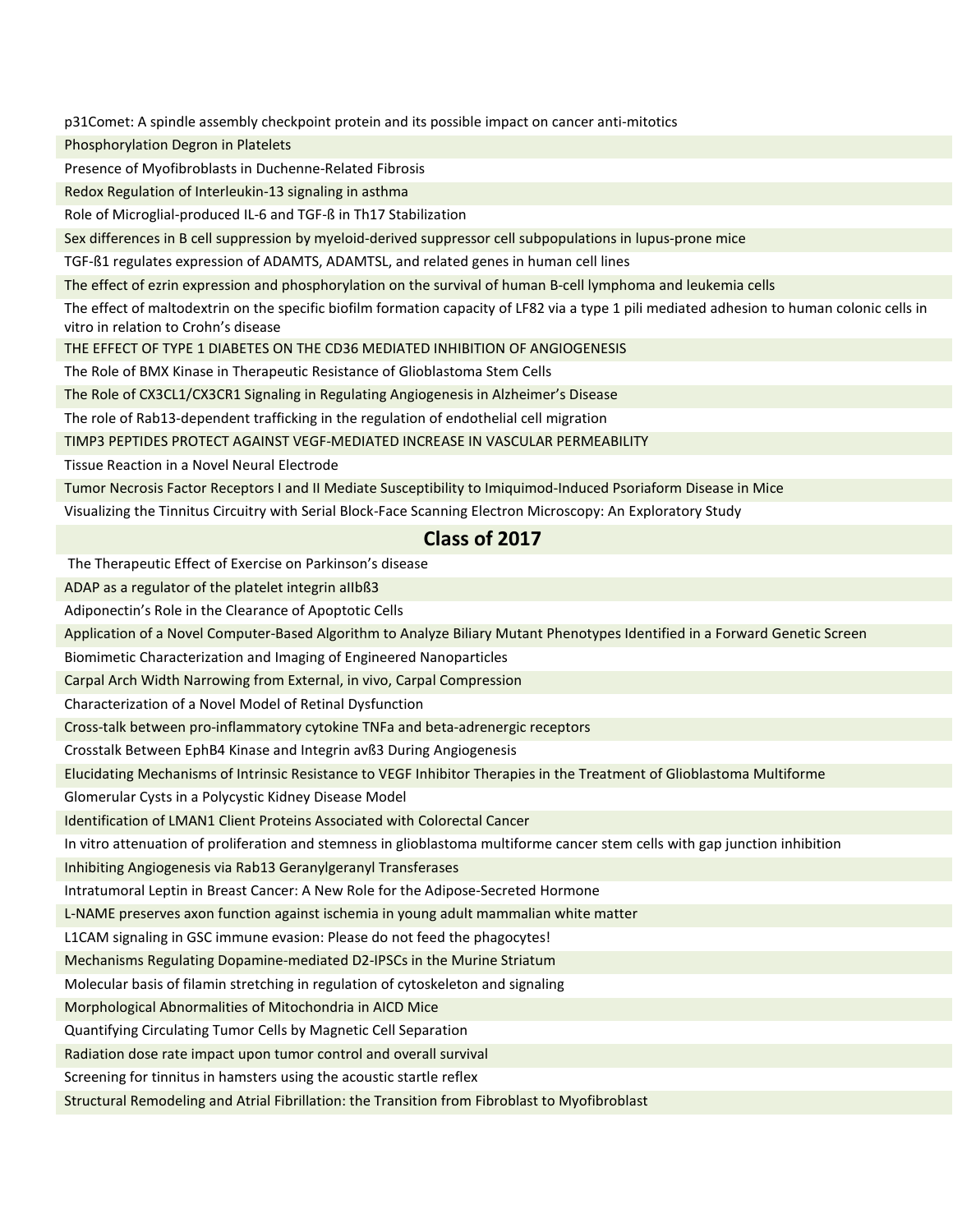Synaptic Alterations in the Hippocampus of a Multiple Sclerosis Mouse Model

Targeting Glioblastoma Stem Cells through Glucose Uptake Inhibition

The effect of a TRPV4 antagonist, HC-067047, on human lung myofibroblast differentiation

The Effects of Act1 Deletion in an Experimental Model of Psoriasis

The Potential Role for UCDC2-8 in Differentiation Therapy to Treat Acute Myeloid Leukemia

The Role of Ezrin in Neutrophils

The Role of Reticulon-3 in Human Neuropathology

TRAF2 regulated GRK2 recruitment of ß-adrenergic receptor desensitization

Traumatic Brain Injury in a Mouse Model of Alzheimer's Disease

Using proteomics to search for anti-incretin factors involved in type 2 diabetes pathogenesis

#### **Class of 2018**

ADAMDEC1, a novel epidermal growth factor sheddase candidate

Arginase II and Nitric Oxide Synthases in Mitochondrial Function and Activity

Characterization of Immunosuppressive Neutrophils Induced by Stimulation with Tumor-Conditioned Media

Characterizing murine immune responses to vaccination with overexpressed breast cancer proteins

Connexin 43 expression is associated with increased aggressiveness in prostate cancer independent of gap-junction-mediated intercellular coupling

Deep Brain Stimulation of the Lateral Cerebellar Nucleus in Rodents Improves Functional Recovery of Motor Skills After Ischemia

Effect of IL-1 beta on lupus disease progression

Epigenetic therapies in acute myeloid leukemia

Evaluating Photoreceptor Damage in Zebrafish Model of Diabetic Retinopathy through use of Hyperglycemic Conditions

Ezrin-Radixin-Moesin proteins mediate ABC DLBCL cell survival through regulation of B Cell Receptor clustering

Hepatic Stellate Cells Inhibit the Immune Response of B Cells

Identification of Melanoma Circulating Tumor Cells by the k-Means Clustering Algorithm

In Situ Effects of Collagenase on the Transverse Carpal Ligament

Inflammasome activation in ApoE deficient atherosclerosis mouse models AKR and DBA/2

Investigating the Role of CAD Inhibition of NOD2 in the Inflammatory Response of the Gut

Investigation of the Role of Deubiquitinase, USP14, on DNA Damage Repair when Autophagy is Impaired

Macrophage Migration Inhibitory Factor Regulates Multiple Myeloma Tumor-Initiating Cells

MED12 mutations in myeloid neoplasms: A potential new treatment indication

Muscarinic Acetylcholine Receptors in the Dorsal Cochlear Nucleus of Noise-Exposed Hamsters

Non-canonical inhibition of PP2A function by PI3K? regulates cardiac hypertrophy

Quantifying Remyelination in an in vivo Model of Demyelination

Renal Ischemia Reperfusion Injury

Role of Mas C-Terminus in forming a "cardioprotective" scaffold

Targeting Intercellular Communication in Breast Cancer Stem-like Cells

The Auxin Inducible Degron: AIDing the study of USP37 in cell cycle regulation

The Brain Tumor Micro-environment and the Role of Monocytes in Tumor Growth

The Effect of Epigenetic Modification Drugs on the Membrane Lipid Composition of Doxorubicin-Resistant Breast Cancer Cells

The effect of type III Nrg1 activity on myelination of CNS and PNS neurons

The Role of Oligodendroglial GLT-1 Transporters on White Matter Ischemic Injury: A Gender-Dependent Study

The Role of TREM2 in Alzheimer's Disease Pathophysiology

Thrombin Signaling may Inhibit RTK-Dependent AKT activation in Breast Cancer Cells Student: Nematullah Sharaf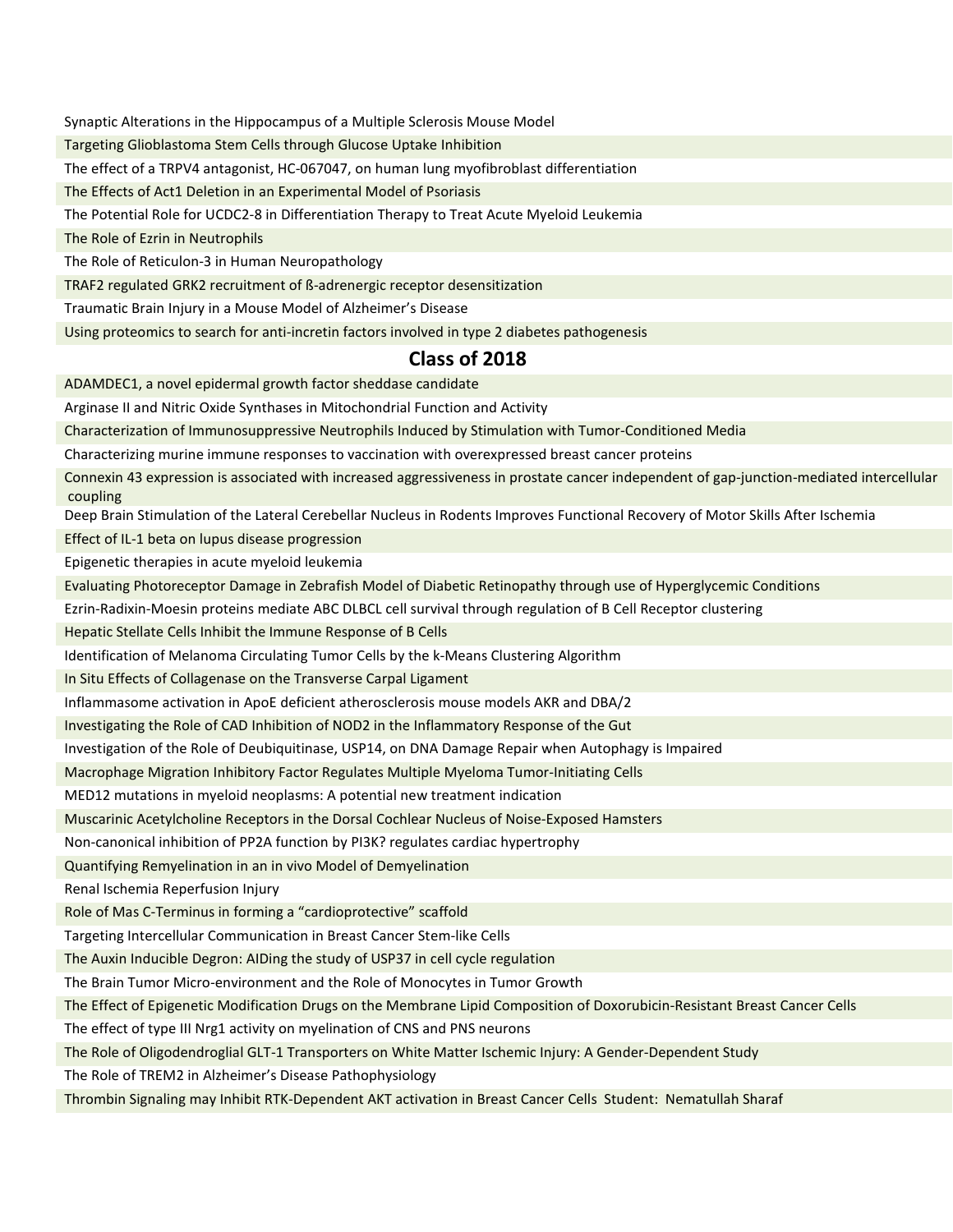Unveiling the molecular pathway to OxHDL's inhibition of platelet activation Part I: PP1 interactions

#### **Class of 2019**

Characterizing the effects of low density granulocyte depletion in lupus-prone mice

Characterizing the role of Interleukin 27 (IL-27) in the immunosuppressive functions of both natural and induced regulatory T cells

Enhancing the efficacy of oncolytic virus therapy in tumors with the use of tyrosine kinase inhibitors

Image-Guided Deep Anterior Lamellar Keratoplasty (DALK) Corneal Transplant Using Optical Coherence Tomography

Mitochondrial Localization of Vasorin in Glioblastoma Stem Cells

Targeting the Elevated Invasive Potential of Glioblastoma Cancer Stem Cells

The effect of collagen-fibronectin matrix scaffolds on the osteogenic capabilities of pre-osteoblastic cells.

The Effect of Ispinesib on Genetically Distinct Mouse & Human Glioblastoma Cell Lines

An Optimization of Spectral Analysis for Ultrasound Carotid Artery Plaque Characterization

Astrocyte-neuron lactate shuttle (ANLSH) is preserved in aging white matter but does not promote axon function recovery after an episode of aglycemia

BACE1 mediated cell intrinsic and extrinsic regulation of remyelination in the peripheral nervous system

Biomechanics of the transverse carpal ligament associated with thumb abduction

Characterizing the Roles of Two Tightly Linked Metalloproteases, ADAMTS1 and ADAMTS5, in Cardiac Development

Combined Immunotherapy of PD-1 Blockade and Adoptive T Cell Transfer in a Spontaneous Breast Cancer Murine Model

Effect of NMO-IgG and patient-derived recombinant antibodies' on the blood brain barrier in vitro

Effects of Olive Oil on TMAO Plasma Concentrations in Mus musculus

Epileptogenic Zone Localization Using Stereo-Electroencephalography: A Network Theory Approach

Homing of Bone Marrow-derived Mesenchymal Stem Cells (BM-MSC) Following Post-Partum Intraperitoneal Injection into Loxl1 Knockout Mice

Identification of novel non-cytotoxic drug compounds that initiate cell cycle exit in acute myeloid leukemia cells via late differentiation genes

In vivo Bi-directional Cholesterol Transport Assay Development

Inducing the Perception of Kinesthesia in a Bi-directional Neural Machine Interface

Inducing tinnitus without concomitant hearing loss in hamsters

Investigation of Pre-Motor and Motor Cortex Burst Measurements in 1-methyl-4-phenyl-1,2,3,6-tetrahydropyridine(MPTP) Induced Parkinsonian Symptoms in a Macaque Monkey

Iron-Fortified Media Optimization

Neuronal and Astrocyte Interactions in Fragile X Syndrome

Preclinical Studies on Three Novel Drug Candidates for Multiple Myeloma

Proteomic Approach to Yield Identification of Diabetics at Imminent Risk with Treatment (PAYDIRT)

The Effect of Heparin and a High Glucose Environment on Monocyte Differentiation and Hyaluronan Release

The Internalization of Bevacizumab in Glioma Stem Cells

The Role of Cdc42 in Collective Cell Migration

The role of ezrin deletion in secondary lymphoid architecture and renal immune complex deposition in a Lyn-deficient lupus mouse model

The Role of Thrombospondin-4 (TSP-4) in Mediating Angiogenesis Stimulated by Transforming Growth Factor-Beta (TGF ß)

The role of TREM2 in neurodegeneration following traumatic brain injury

## **Class of 2020**

ADAMTS7 and ADAMTS12 are essential for Cardiac Valve Development and Maintenance

Aging White Matter Injury during Aglycemia is Independent of the Astrocyte-Neuron-Lactate Shuttle

Assessment of the antimicrobial potential of low-frequency ultrasound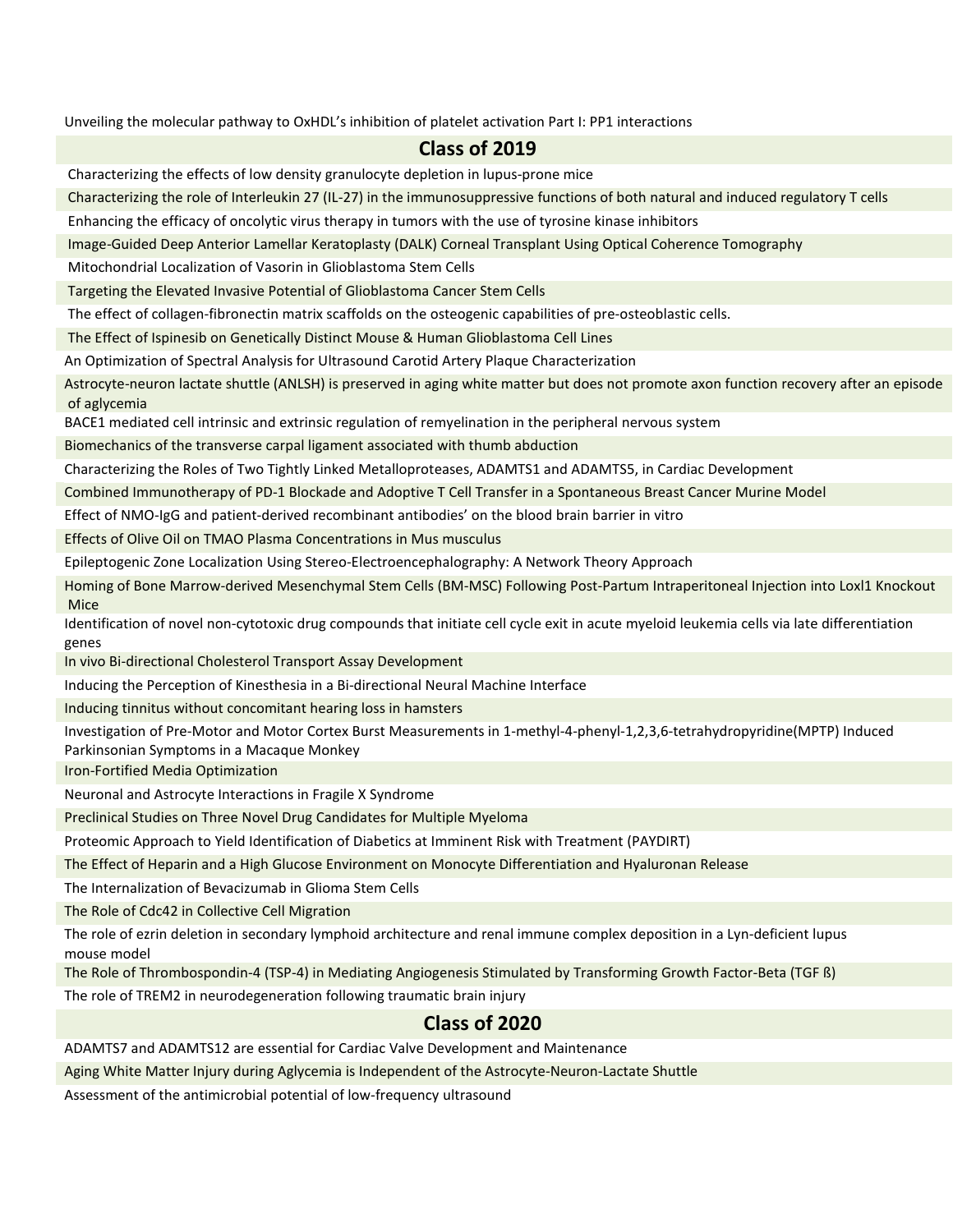Cancer Stem Cells mediate Cisplatin and Complement Mediated Lysis Resistance in Ovarian Cancer Combinatorial effects of Rituximab and Ezrin Inhibition in Diffuse Large B Cell Lymphoma Disrupted autophagy enhances reticulon 3 expression and accumulates abnormal tubular endoplasmic reticulum Elucidating the mechanism whereby DNMT3A mutation causes oncogenesis in AML Elucidating the Role of Nuclear Dicer in Cancer Evaluating The Effectiveness of A Small Molecule Inhibitor of TRAF 2 In Treating Disease In NZB/W F1 Mice: An SLE Mice Model Hyaluronan localization in Sorsby Fundus Dystrophy Inducing Hyperacusis in Hamsters Anesthetized During Acoustic Trauma Inducing Kidney Cell Lineages from Human Stem Cells Investigations into the role of serotonergic signaling in glioblastoma progression Membrane Lipids and Beta Cell Dysfunction in Type 2 Diabetes Meta-organismal cross talk between gut microbiota and host bile acid metabolism Mis-splicing of lncRNAs as an alternative mechanism of leukemogenesis due to spliceosomal mutations in myelodysplastic syndromes Potential therapeutic use of plasma membrane-derived vesicles in treatment of C5aR-mediated inflammatory disease Probing the differences between coding and noncoding p53 mutations in breast cancer predisposition Rational modification of an EGFR tyrosine kinase inhibitor anti-cancer drug in order to increase selectivity and minimize off-target kinase binding SEEG Analysis of Brain Function in Decisions with Updating Uncertainty Small molecule modulation of innate immune response Targeting IL-17A Receptor to Prevent Airway Hyperresponsiveness in Obesity-Induced Asthma Mouse Model The Identification of Novel Gene Fusions in Primary Prostate Cancer The Impact of Condensing Collagen-Fibronectin Hydrogels on Osteogenesis by Pre-Osteoblastic Cells The Mklp2 Inhibitor Paprotrain Causes Mitotic Arrest of Breast Cancer Cell Lines in a Dose-Dependent Manner The Role of Hes4 Transcription Factor in the Maintenance of Glioblastoma Stem Cells The role of miR-467-dependent upregulation of angiogenesis by hyperglycemia in human breast cancer and lung endothelial cells The Role of Natriuretic Peptides and Endothelin in Left Atrial Amyloid Deposition as a Substrate for Atrial Fibrillation The role of Triggering Receptor Expressed on Myeloid Cells 2 (TREM2) following traumatic brain injury in Alzheimer's disease

The Role of VISTA in MDSC-mediated Suppression of T-cell Activation in Patients with Metastatic Renal Cell Carcinoma

The signaling pathway and role of microRNA 7 in heart failure

pathogenesis.

Zebrafish retinal Müller glia progenitors migrate from inner nuclear layer to outer nuclear layer following local injury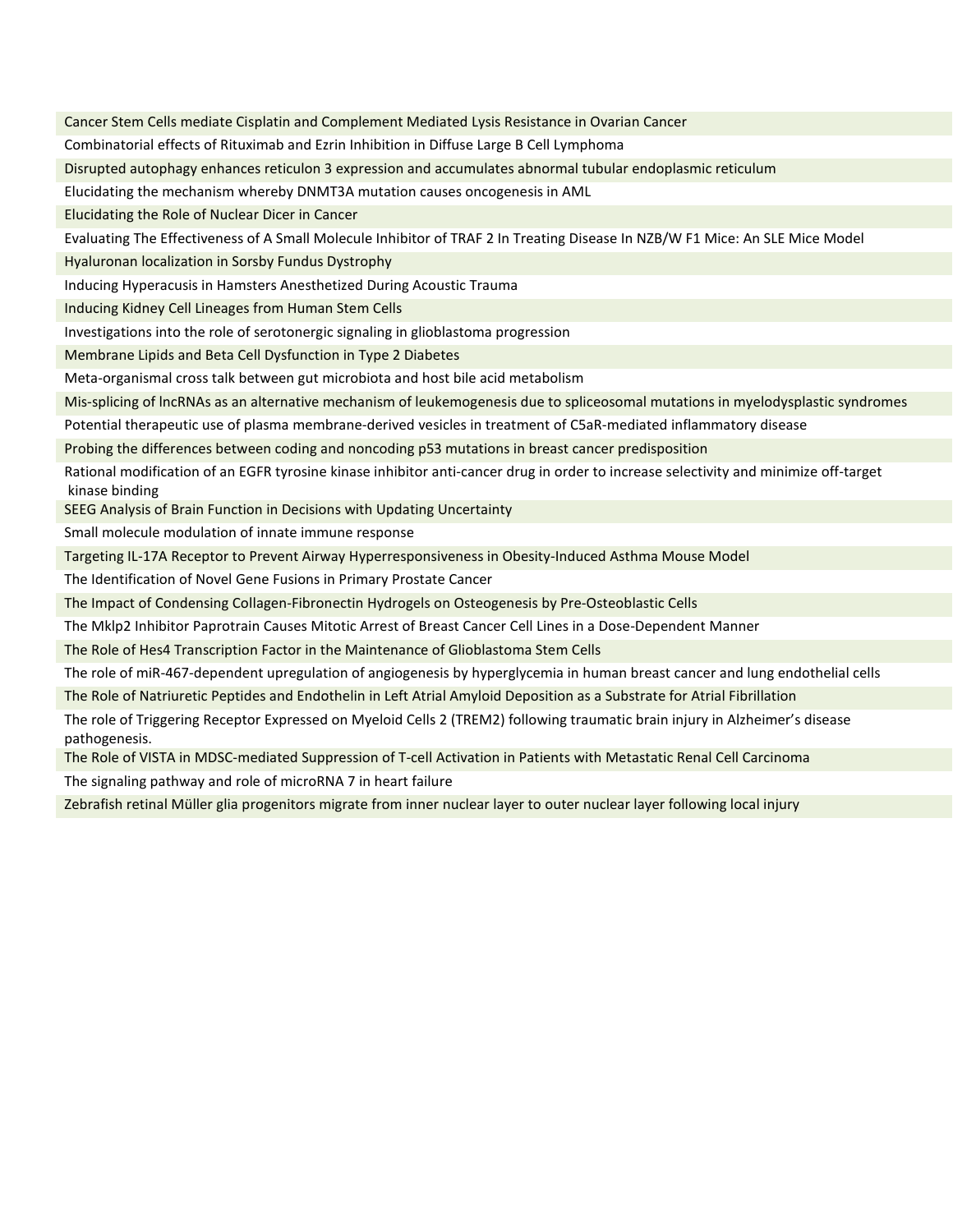# **Clinical Science Summer Research Titles**

#### **Class of 2009**

Do Pediatric Residents Regard Maternal Depression Differently Than Practicing Pediatricians?

Postinfarction ventricular septal defect: Should surgery be denied?

2-D Color Doppler M-mode echocardiography and conductance catheterization measurement techniques to monitor the effect of cardiac resynchronization therapy on left ventricular diastolic filling pattern

A comparison of mentally ill inmates to their non-mentally ill counterparts in the Euclid city jail.

A Phase III Multi-center, Open Label, Randomized Clinical Trial to Study the Efficacy and Safety of SU011248 as First-Line Systemic Therapy for Patients with Metastatic Renal Cell Carcinoma of Clear Cell Histology.

A Pilot Study of DNA Methylation of Nondysplastic Barrett's Esophagus: Progressors Versus Nonprogressors to Esophageal Cancer

A Prospective Cohort Study Evaluating Outcomes Following Deep Brain Stimulation for Treatment of Essential Tremor

A Randomized Controlled Trial of Focused Parathyroidectomy Versus Bilateral Neck Exploration for Treatment of Primary Hyperparathyroidism Assessment of FCD Lesion Growth in Patients with Intractable Epilepsy

Assessment of Therapeutic Advancement in Adolescent and Young Adult Cancer

Association of Migraine Headache Prevalence, Type, and Severity with Patent Foramen Ovale (PFO)

Association of Novel Inflammatory Markers with Functional Capacity and Heart Rate Recovery in Patients Undergoing Exercise Treadmill Testing Calcium and Adiposity

Corticosteroid resistance and oxidative stress in mild-moderate and severe asthma

Does a gender-specific difference exist in the ability of peak oxygen consumption (VO2) in predicting outcome of heart failure?

Does the R462Q Mutation of the Prostate Susceptibility Gene HPC1/RNASEL Lead to More Aggressive Tumors and Earlier Onset of Disease?

Effect of Aprotinin and Postoperative Epidural on Blood Loss and Inflammation in Complex Spine Surgery

Effect of Botulinum Toxin Treatment on Lower Extremity Spasticity and Functional Performance in Ambulatory Patients with Multiple Sclerosis Lumbar Spinal Fusion Using Allograft Enriched with Osteoblastic Progenitors

Measurement of nutritional status in Crohn's disease patients receiving infliximab therapy

Planned versus provisional use of glycoprotein IIb/IIIa inhibitors in smokers undergoing percutaneous coronary intervention

Preoperative Grading System for Primary and Secondary Intraxial and Supratentorial Brain tumors: Assessment of Surgical Risk

Radiofrequency Pulmonary Vein Isolation for Atrial Fibrillation (AF): Examining Biochemical Predictors of AF Recurrence and Pulmonary Vein Stenosis

Reassessing the Gold Standard: A Novel Statistical Model to Assess Outcomes of the Maze Procedure for Lone Atrial Fibrillation

The Impact of Direct-To-Consumer Advertising on Prescription Writing

The Safety and Efficacy of Combined Kyphoplasty and Single Fraction Radiosurgery in Patients with Pathological Vertebral Body Compression Fractures due to Osseous Metastases

Tysabri Therapy for Multiple Sclerosis: A Decision Making Analysis

What General Internal Medicine Patients Know & Want to Know about Hepatitis C

Working memory in euthymic bipolar patients

## **Class of 2010**

Connecting Breast Cancer and Thyroid Cancer

Prospective Evaluation of the Ability of Magnetic Resonance Spectroscopy (MRS) and Fluorodeoxyglucose Positron Emission Tomography (FDG-PET) Radionecrosis from Tumor Recurrence following Stereotactic Radiosurgery (SRS)

Assessing patient and provider attitudes, values, preferences and beliefs about health care maintenance at free clinics

Assessment of Clinical and Subclinical Multiple Sclerosis Disease Severity in African Americans vs. Caucasian Americans

Association of Socioeconomic Status with Outcomes in Coronary Artery Bypass Graft (CABG) Surgery

Atypical Teratoid/Rhbadoid Tumor Registry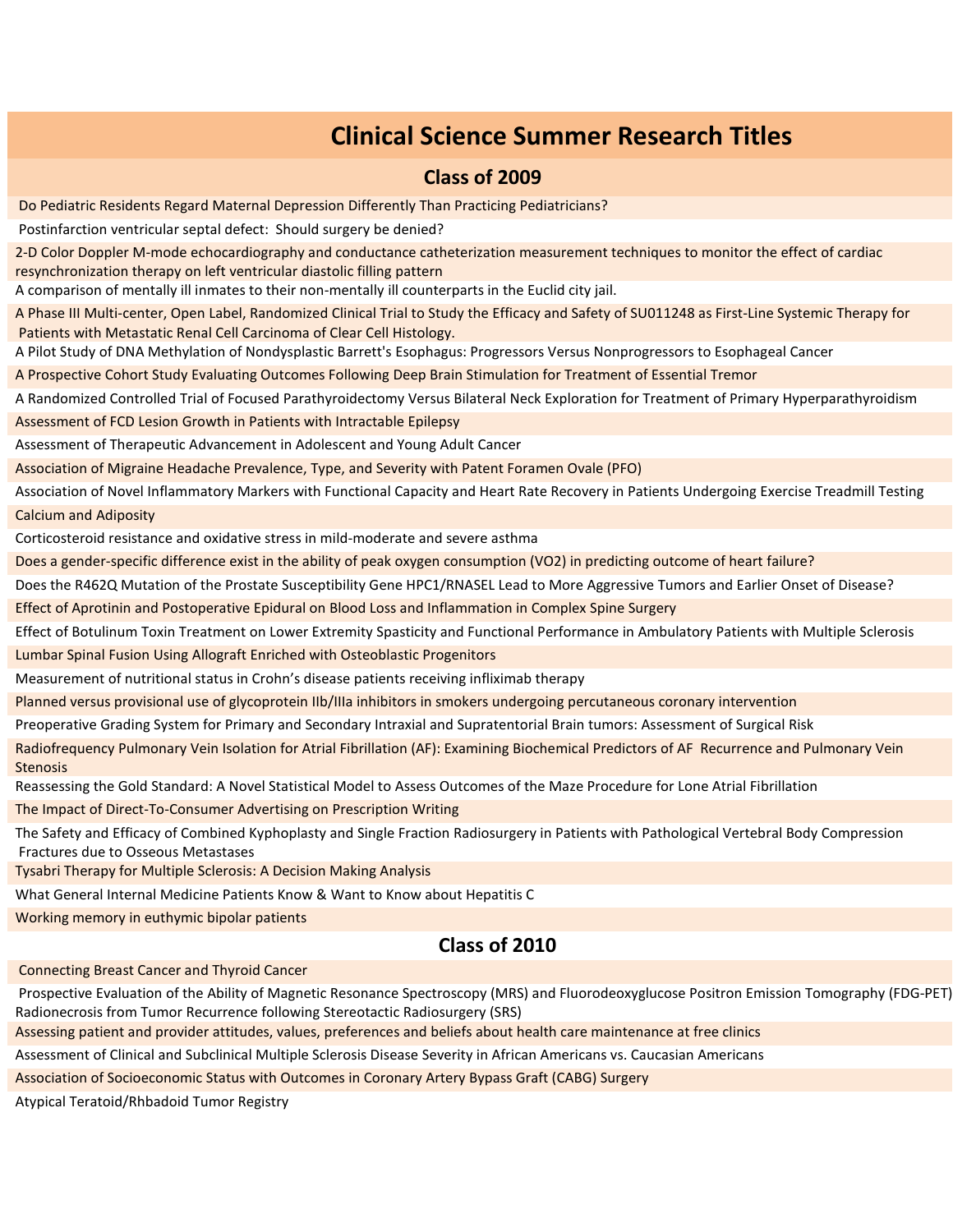Changes in a Sensorimotor Functional Brain Network Associated with Intrathecal Baclofen Administration in Ambulatory Patients with Multiple Sclerosis and Severe Spasticity Childhood Asthma: Phenotypes and Inflammatory Pathways Correlation of Clinical Variables with Trial Lumbar Drainage Success in Normal Pressure Hydrocephalus Patients Development of the CCF SHOULDER Score Diagnosing Mitochondrial Oxidative Phosphorylation Disorders in Patients with Autism Do Quantitative ECG Measures Predict Postoperative Atrial Fibrillation after Isolated CABG? Health-Related Quality of Life in Brain Cancer Patients Treated with Temozolomide Human Herpesvirus-6 in Critically Ill Children Identification of Values Used by a Multi-Disciplinary Deep Brain Stimulation (DBS) Committee and its Members in the Decision Making Process Improvement in stereoacuity relative to gains in visual acuity following treatment for anisometropic amblyopia Influenza Vaccination and its Impact on T Cell Alloreactivity: Implications for Lung Transplant Patients Multiple Sclerosis Patients' Perception of Tysabri Student: Sunny Kolattukudy Non-prescription analgesics and potential adverse events in the geriatric population: a cross-sectional comparison of Emergency Department patients and Internal Medicine outpatients One Row Versus Two Row Arthroscopic Rotator Cuff Repair Progression to bacteremia in critical care patients admitted with nasal colonization of community-acquired methicillin-resistant Staphylococcus aureus expressing Panton-Valentine leukocidin Prospective Cost-effective Analysis of Sestamibi and Ultrasound as Preoperative Localizing Studies for Parathyroidectomy in Patients with Sporadic Primary Hyperparathyroidism R462Q, Environmental and Lifestyle Contributions to XMRV Transmission in Prostate Cancer Patients Serum uric acid as a predictive factor of stroke severity The Genetics of Atrial Fibrillation

The Impact of a Special Population Care Center on Eliminating Health Disparities

The Risks and Benefits of Performance Enhancing Substances: Perceptions of Physicians and Competitors

Tissue LOXL1 in Female Pelvic Organ Prolapse

## **Class of 2011**

Comparative immune restoration in HIV-1 infected patients initiating either NNRTI or PI-based HAART regimens

Intraoperative Goal-Directed Fluid Management in Lean and Obese Patients

Acute effect of nitric oxide on pulmonary insufficiency in congenital heart disease

Clinical Ocular Biomechanics in Keratoconus Patients

CNS Markers of Inflammation and Blood Brain Barrier Disruption in Psychotic Children

Defining clinically meaningful change in Attention-deficit hyperactivity disorder (ADHD)

Development and Validation of an Anatomically-Scored Patient Reported Knee Outcome Measure

Effect of Co-Morbidity on Complications and Clinical Outcome After Primary Total Shoulder Arthroplasty for Treatment of Primary Osteoarthritis Emerging Techniques in Echocardiography: Implications of speckle tracking on the differentiation constrictive pericarditis from restrictive cardiomyopathy

Endovascular Therapy versus open surgery for treatment of chronic distal aortic dissection

Establishing the relationship between lead exposure and asthma development: A cross-sectional case-controlled study

Heart Failure and AUDICOR Technology for Rapid Diagnosis and Initial Treatment: The HEARD-IT Trial

Hydroxyurea: possible prevention of silent cerebral infarct in sickle cell anemia

Inactivation of DNA repair enzyme MGMT in chemotherapeutic resistant glioblastoma multiforme through dosing variations in temozolomide schedules

Increased Cardiovascular Risk and Altered Cardiac Biomarkers in Immunologically-Mediated Schizophrenia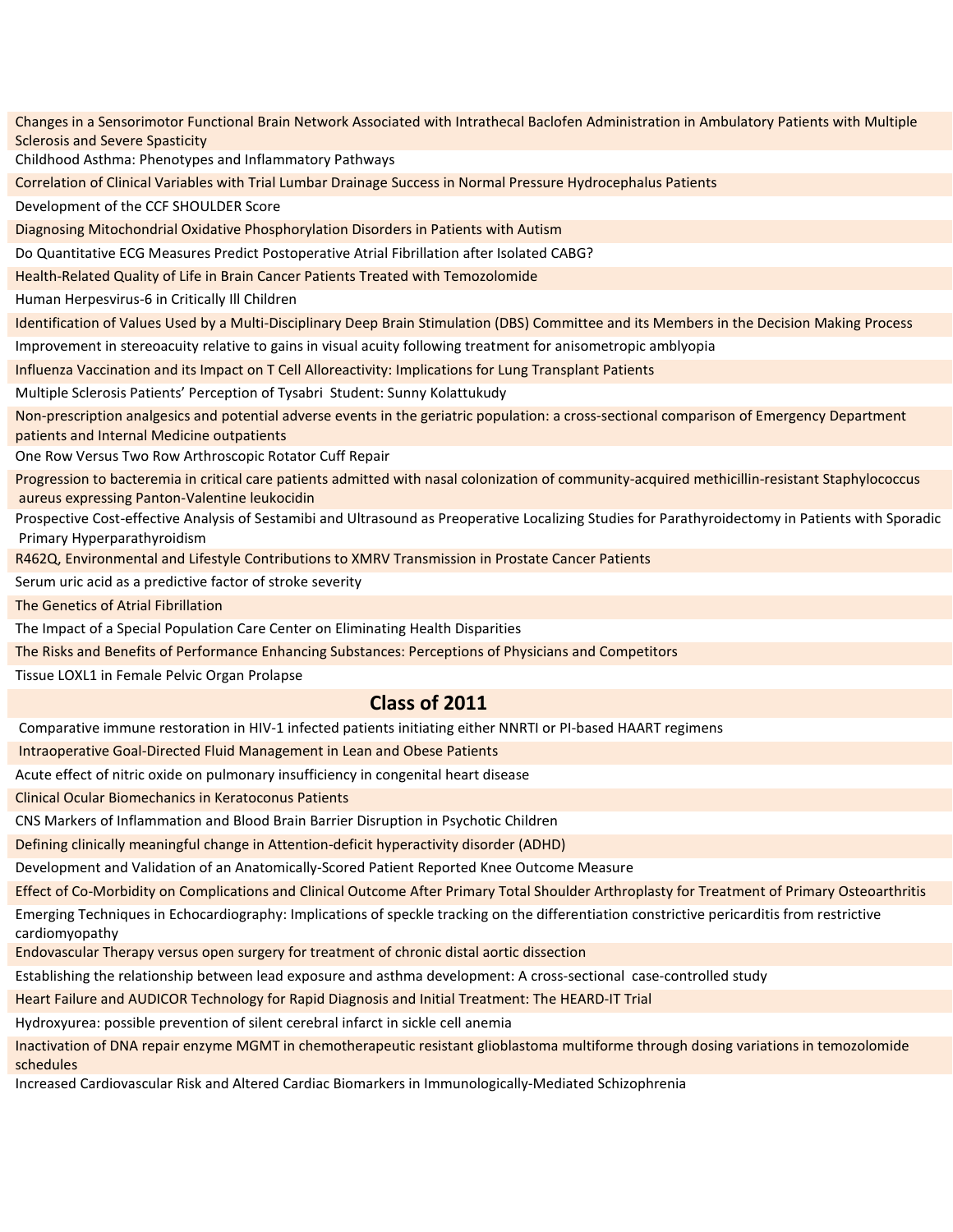Infection-related inflammation and graft rejection in pediatric lung transplantation: A single-center retrospective case-control preliminary study Inflammation, statin use, obesity and recurrence of atrial fibrillation after Cardioversion

Interventional Strategies for Ischemic Cardiomyopathy with Concomitant Functional Ischemic Mitral Regurgitation

New radiation therapy technologies and a potential application to treatment of localized renal cell carcinoma in patients who are not candidates for Obesity and Inflammation

Optimization of MRI-based muscle atrophy and fatty infiltration assessments for Rotator Cuff Muscles

Perioperative hyperglycemia and rate of surgical site infection after craniotomy

Plasmalogen Assay for the Early Detection of Ovarian Cancer Specificity Analysis: The Effect of Ovulation on Serum Plasmalogen Concerntrations Radiosurgical Ablation of Renal Tumors

Response to Vitamin D Insufficiency Distinguishes Single Adenomas from Multigland Hyperplasia in Patients with Primary Hyperparathyroidism Surgical Management of Patients with Ischemic Cardiomyopathy

Surgical Management of Sinus Venosus Atrial Septal Defect with Partial Anomalous Pulmonary Venous Connection in Adults

Testing a New Device for Determining Bone Strength

The Effect of Heart Failure Patient Education Interventions on Core Outcome Measures

The Use of Platelet Rich Plasma in Mandibular 3rd Molar Extraction Socket

Using Prophylaxis Plus Preemptive Therapy in D+/R – Solid Organ Transplant Recipients to Decrease Incidence of Cytomegalovirus-Related Morbidity Resistance

#### **Class of 2012**

A Model to Predict Failure of Uterine Fibroid Embolization

Changes in novel components of the Ocular Response Analyzer waveform to determine corneal biomechanical changes in LASIK hyperopes and myopes

Incidence and Timing of Complications Following Craniotomy for Supratentorial Brain Tumor Surgery.

Retrospective Analysis of X-stop Failures and Subsequent Management

A prospective nonrandomized trial comparing traditional and modified C7 lateral mass screw placement techniques in patients undergoing posterior cervical spine fusion

A Study of Dystonia Outcomes in Patients Receiving Deep Brain Stimulation

Arthroscopic Versus Open Management of Lateral Epicondylitis

Black Race is an Independent Predictor of Lower Survivability Subsequent to Direct Current Cardioversion

Cardiovascular event risk in patients with secondary and tertiary hyperparathyroidism: Development of a model for reducing risk with parathyroidectomy

Clinicopath predictors for BCG treated patients diagnosed with high grade superficial urothelial cell carcinoma

Descriptive Epidemiology of Latent Tuberculosis Infection among Healthcare Workers at the Cleveland Clinic

Effect of pre-operative factors on longitudinal left ventricular reverse remodeling following aortic valve replacement

Evaluation of long-term outcomes following implantation of spinal cord stimulation Laminectomy electrodes

Evaluation of the Novel Multiplexed Methylation Profiling Assay (MMPA) on Fecal and Tissue Specimens from Patients with Colorectal Cancer Undergoing Colectomy

Fetal exposure to Placental Insufficiency as Risk Factor for School-Age Sleep Disordered Breathing in Children Born Preterm

Fluid flow changes in normal-appearing white matter of multiple sclerosis patients after administration of Tysabri

Health Status and Barriers to Care amongst Uninsured Patients seeking care in Emergency Departments and in the Free Clinic of Greater Cleveland

Patient-Perceived Efficacy of the AdVance® Sling for Treatment of Male Stress Urinary Incontinence

Patterns of non-steroidal anti-inflammatory drug use for juvenile idiopathic arthritis in the era of modern aggressive treatment

Predictors of Pericardial Effusion following open heart surgery

Prevalence of Vision Problems among 4-6 Year Olds in Cleveland

Redefining Parathyroid Hormone Reference Range Using Vitamin D Status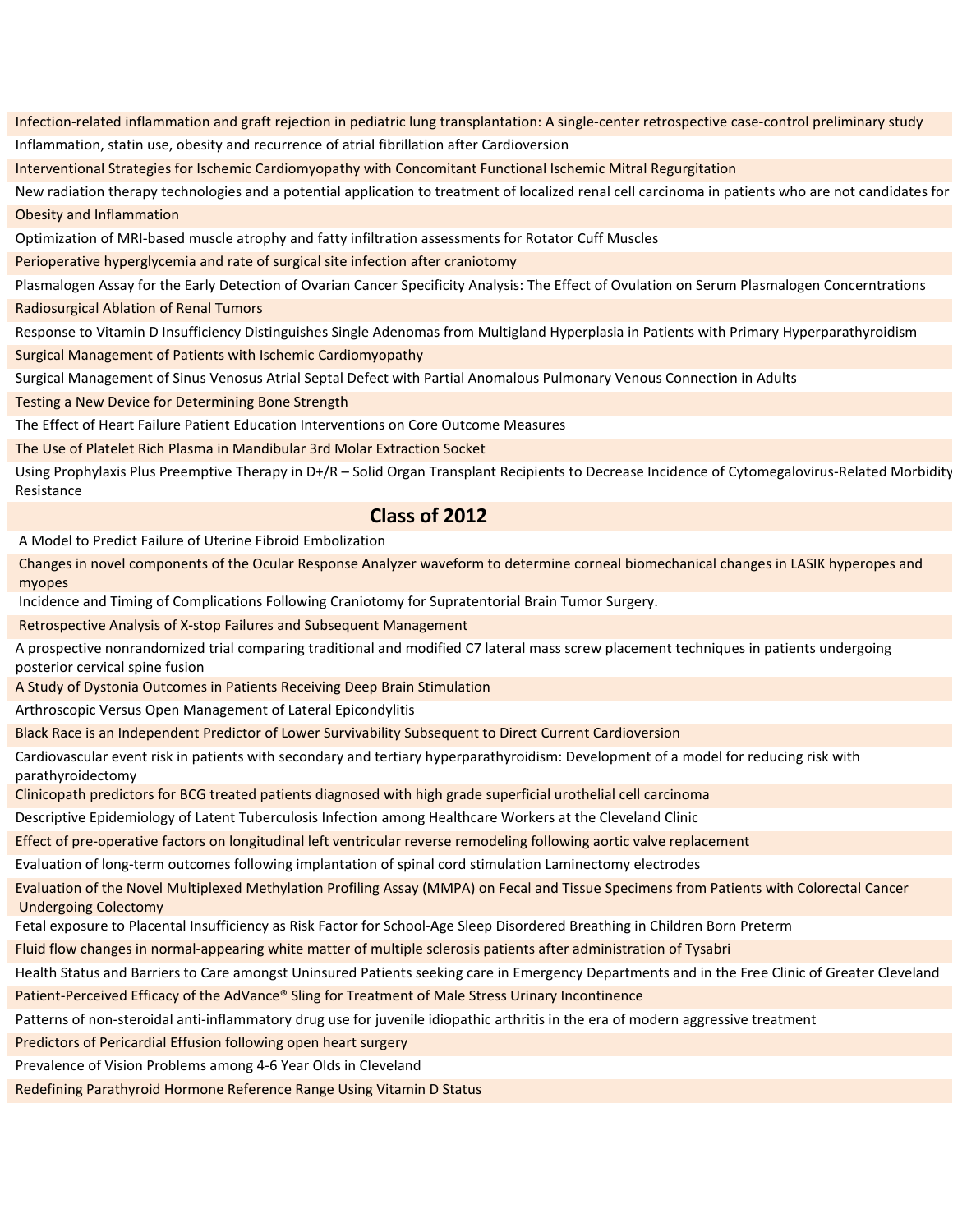Response of Aplastic Anemia Patients to Immunosuppresive Treatment: Clues into Disease Etiology

Retrospective Analysis of X-stop Failures and Subsequent Management

Stop n' Roll Hall of Fame: Treatment effects of Natalizumab on the leukocyte-endothelial interaction at the blood brain barrier (BBB)

The impact of transplant nephrectomy on donor specific antibody levels

The Role of Pressure in Descemet-Stripping Automated Endothelial Keratoplasty (DSASEK)

The role of spinal stenosis in ventriculomegaly due to reduced cranial-spinal compliance.

The Utility of Plasma Free Fatty Acids in Risk Assessment of Sepsis in the Emergency Department

The Value of Surgeon Experience on the Prevalence of Avoidable Thyroid and Parathyroid Reoperations

Thyroid Hormone Levels in Thyroid Cancer Patients May Affect the Development of Breast Cancer

Validation of a musculoskeletal quality of life (msQOL) tool and preliminary validation of OrthoMIDAS joint-specific questionnaires

Which Patients Should be Considered for More Extensive Surgical Repair of Acute Type A Aortic Dissection?

#### **Class of 2013**

Effect of Pre-transplant Vaccination on Acute Rejection in Lung Transplant Patients

Adjuvant whole brain radiotherapy versus adjuvant temozolomide treatment following stereotactic radiosurgery for brain metastases: a randomized control trial

Assessing the Neuroprotective Effects of Phenytoin in Patients with Optic Neuritis

Assessment of Longitudinal Change in Right Heart Structure and Function after Mitral Valve Surgery.

Autism Spectrum Disorders in Individuals with Fatty Acid Oxidation Defects Identified in Newborn Screening

Cognitive Function, Dementia, and Childhood Environment: An Internal Migration Cross-Sectional Study

Comparison of Full and Motor-Sparing Nerve Blocks to Narcotic Analgesia in ACL Reconstruction

Comparison of the Diagnostic Accuracies of LDL Cholesterol and LDL Mean Particle Size in Predicting True Cardiovascular Risk Status

Determination of risk factors associated with recurrent infection with KPC-producing Klebsiella pneumoniae: a case-control study.

Downstream effects of Drug Eluting vs. Bare Metal Stents

Dysregulation of mitotic spindle checkpoint in bladder cancer

Echocardiographic Characteristics of Patients with Isolated Functional Mitral Regurgitation of Unknown Etiology

Effects of Glenohumeral Anatomy in Total Shoulder Arthroplasty for Osteoarthritis

Effects of sleep deprivation on seizure frequency in epileptics.

Evaluation of Sorafenib, an Angiogenesis and Selective Tyrosine Kinase Inhibitor, to Treat Juvenile Pilocytic Astrocytomas

Genetic markers associated with cardiomyopathy

Immunogenicity of a meningococcal vaccine in children with sickle cell disease

Lipoprotein (a) and Cardiovascular Risk in Primary and Secondary Prevention Patients: A Prospective Cohort

Long-term efficacy of thalamic deep brain stimulation for essential tremor: A Prospective Analysis

Needle Biopsy of Very Large Renal Masses: Technical Failure and Risk Factors

Optimizing Local Anesthetic Concentration for Continuous Femoral Nerve Blocks

Phase III Study of Stereotactic Radiosurgery for the Treatment of Spinal Metastases

Prognostic Value of Arylesterase in Assessing Cardiac Risk

Serum Neutrophil Gelatinase-Associated Lipocalin (NGAL) and Acute Renal Impairment in Acute Decompensated Heart Failure (ADHF)

T-helper cell cytokine profiles and sustained virologic response to antiviral treatment in liver transplant recipients with recurrent hepatitis C virus: A retrospective case-control study.

The Effect of Music Therapy on Pain Scores in Chronic Pain Patients

The Role of Iron Metabolism in Pulmonary Arterial Hypertension

The role of medical assistans in outpatient primary care medication reconciliation: an observational study

The Role of Socioeconomic Factors in Health Outcomes Among Patients with Acute Aortic Syndrome.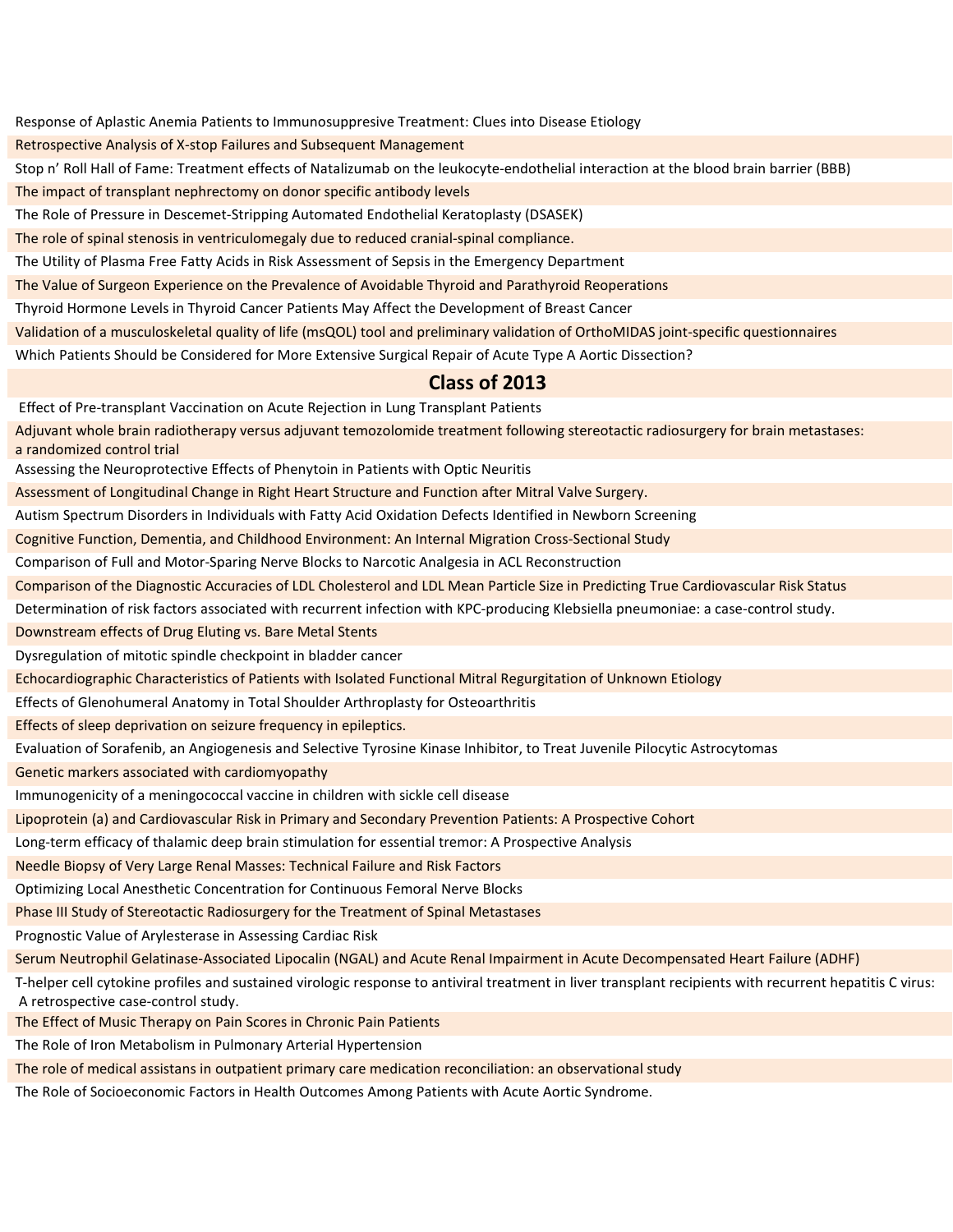Time-Domain versus Spectral-Domain Optical Coherence Tomography in Guided Ranibizumab Treatment of Exudative AMD:

Treatment of Actinic Keratoses with Vitamind D as an Adjuvant to Traditional Photodynamic Therapy

Trial of Two doses and Two durations of Tadalafil to Prevent Flap Necrosis

Use of Diffusion Tensor Imaging to Assess Memory Loss in Multiple Sclerosis

Utilization of PTX as a Treatment for Primary Hyperparathyroidism: Changing Referral Patterns

Why do patients seek care at retail clinics?

#### **Class of 2014**

Cohort Study of CSF Profile as a Predicative Factor for Relapse Rate in Pediatric Multiple Sclerosis

A prospective, cohort study assessing the outcomes and cost-effectiveness of different methods used in vertebral reconstruction during cervical corpectomy

A Randomized Clinical Trial for temozolomide plus High-dose Methotrexate versus High-dose Methotrexate Only in the Treatment of Primary Central Nervous System Lymphoma

A Randomized Controlled Trial of Neoadjuvant Therapy Prior to Nephrectomy in Advanced or Metastatic Renal Cell Carcinoma

A Simplified, Noninvasive Stool DNA Test for Colorectal Cancer Detection

Accuracy of Guardian-Administered Measurement of Child's Waist Circumference in Accuracy of Guardian-Administered Measurement of Child's Waist Circumference in the Pediatric Population

Acute treatment of pediatric bipolar I disorder, manic or mixed episode, with extended-release carbamazepine: a randomized, double-blind, placebo-controlled study

Administration of Oblimersen to Poor Prednisone Responders in Adults with Acute Lymphoblastic Leukemia

Aggressive insulin treatment in the reduction of intra-operative glucose levels and its potential effect on development of surgical site infection Aggressive insulin treatment in the reduction of intra-operative glucose levels and its potential effe

Anterior Cruciate Ligament Reconstruction Outcomes and Socioeconomic Status

Continuity of the photoreceptor inner/outer segment in exudative age-related macular degeneration

Design of a Case-Control Study to Identify Risk Factors Associated with Deep Incisional Surgical Site Infections after Pediatric Cardiac Surgery

Determinants of Cancer Risk in Diabetes: An Observational Retrospective Cohort Study

Development of a novel scoring criteria/classification system for evaluating the necessity of a sternotomy for removal of a mediastinal thyroid goiter or mediastinal parathyroid tissue.

Does mitral regurgitation associated with mitral annular calcification require treatment during aortic valve replacement?

Effect of Hemoglobin Level and Anemia Treatments on Functional Performance, Hemodynamics and Survival in Patients with Pulmonary Arterial Hypertension and Scleroderma: a Randomized Clinical Trial

Effect of Parkinson's Medications on Impulse Control

Effect of Surgery for Endometriosis Associated Pain on Long Term Fertility Outcomes

Ex-Vivo Reconditioning of the Human Lung: Increasing Donor Organ Utilization

Genetic and clinical predictors of atrial fibrillation ablation success

Impact of differential respiratory viral infections and cytokine activation profiles on graft outcomes in lung transplant patients

Impairment of Nitric Oxide Bioavailability and Nitrative Stress in Patients with Cardiogenic Shock

Implications of Vitamin D Status for Acute Closed Scaphoid Fracture Healing Time

New Diagnostic Methods for Infection in Revision Shoulder Arthroplasty

Oxidized lipid products as indicators of nonalcoholic fatty liver disease in pediatric patients with metabolic complications of obesity

Prevalence of residual shunting in surgically repaired patent foramen ovale and association with perioperative outcomes and long- term survival

Randomized control trial to determine best surgical practices for resolution of pain and myelopathy in cervical instability of rheumatoid arthritis Recombinant HDL and its Effects on Leukocyte Subtypes

Retrospective Case-Control Study of Fusarial Fungal Infections at the Cleveland Clinic.

The Effect of anti-TNFa therapy on lipid profiles of patients with systemic rheumatic diseases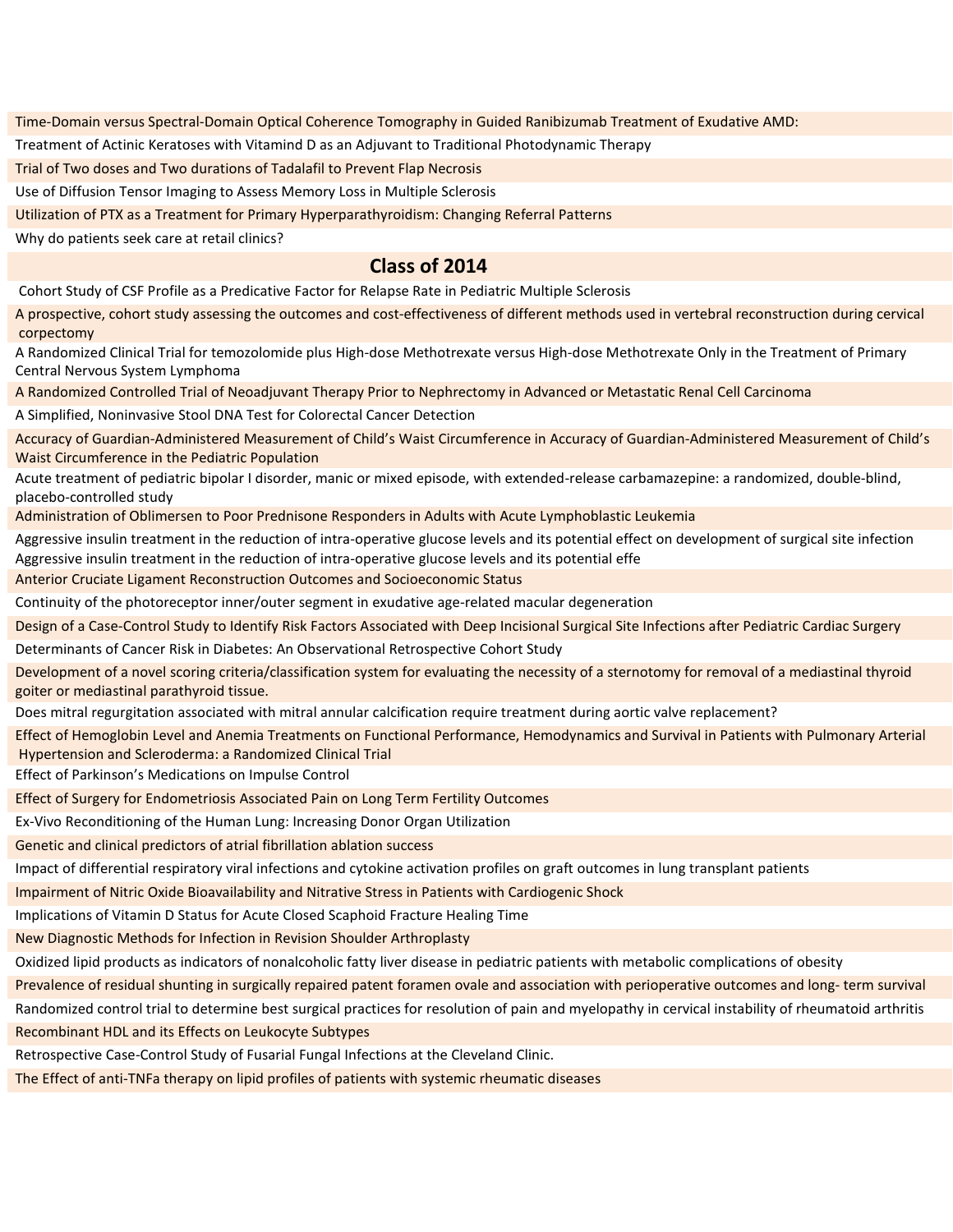The use of bioimpedance vector analysis in the emergency department setting for quick differentiation of patients presenting with shortness of breath due to cardiac and non-cardiac problems.

Treatment response of Fluocinolone (RetisertTM) implantation in those with uveitic macular edema: An OCT study.

#### **Class of 2015**

Effect of Gastric Bypass Surgery on a Diabetic and Non-Diabetic Cohort

Impact of Family Therapy on Quality of Life and Family Stress for Families with Epilepsy

Relationship between plasma and cerebrospinal fluid ammonia, glutamine and urea.

The effect of outpatient facility on outcomes of Community-based Outpatient Parenteral Anti-infective Therapy (CoPAT)

A description of Neuromyelitis Optica in the pediatric population.

A Genetic Study of Patients with Age-Related Macular Degeneration Based on Their Proteomic Profile

A randomized controlled trial of hypothermia therapy during transport in neonates with hypoxic ischemic encephalopathy.

Allosensitization in Liver Transplantation

Analysis of Neurocognitive Processing of Facial Recognition in Observers of Faces with Severe Deformities Utilizing Functional-MRI

Comparing ROP Incidence and Neurodevelopmental Outcomes of Premature Infants In Two Oxygen Saturation Protocols

Comparison of Internal Nasal Valve Correction Techniques Used in the Treatment of Nasal Obstruction

Determining the fertility benefit of controlled ovarian hyperstimulation with intrauterine insemination after operative laparoscopy in patients with endometriosis

Determining the role of IgG4 in the pathogenesis of pouchitis

Effectiveness of conventional echocardiographic measurements in predicting left ventricle volumes: a comparison with cardiac magnetic resonance Identifying Risk Factors for Surgical Site Infection in Pediatric Spine Procedures

Incidence and biologic modulation of depression in juvenile idiopathic arthritis

Influence of Glenoid implant retroversion on anterior–posterior humeral prosthetic eccentric loading after Total Shoulder Arthroplasty

Predicting Postoperative RV Failure in LVAD Patients using Preoperative ECHO Measures and RV Failure Risk Scores to Improve Survival through Planned RVADs

Preventing suicide in patients with multiple sclerosis and epilepsy

Prospective evaluation of a model of prediction of risk of non-severe infection in pediatric cancer patient

Racial differences in the natural disease course of ulcerative colitis: Do health disparities play a role?

Recombinant Human Bone Morphogenetic Protein-2 in Transforaminal Lumbar Interbody Fusion: A Prospective Randomized Trial

Retrospective Analysis of CLOSURE I Population

Role of gut flora-mediated metabolism of phosphatidylcholine metabolites in heart transplant recipients with CAV

Sling or Surgery: Investigating Complications & Functional Outcomes after Clavicle Fracture Treatment

Strategies for fluid management during and after heart surgery: A randomized trial.

Targeted Radiation of Neural Stem Cells in Treatment of GBM

Taurine as a Biomarker for Effective Leukotriene Inhibition in Asthma

The Impact of Concomitant Coronary Artery Disease on Treatment Outcomes Following Transcatheter or Surgical Aortic Valve Replacement

The impact of regional perfusion on neurological outcome post cardiopulmonary bypass in a cohort of pediatric patients with congenital heart disease

The Lasting Effects of Vaccination in Pediatric Solid-Organ Transplant Recipients

## **Class of 2016**

Comprehensive Analysis of Temporal Artery Biopsies for Diagnosis of Giant Cell Arteritis

The IHOPS Study Intraoperative HemOdynamic management on Postoperative stroke and cognitive outcomeS: A Large Multicenter Randomized Controlled Trial of Strict Hemodynamic Management vs. Standard Practice in General Surgery Patients

A Double-blind, Randomized, Multi-center Study Comparing Retinal Structural Changes with Ibudilast or Placebo Therapy in Patients with Acute Optic Neuritis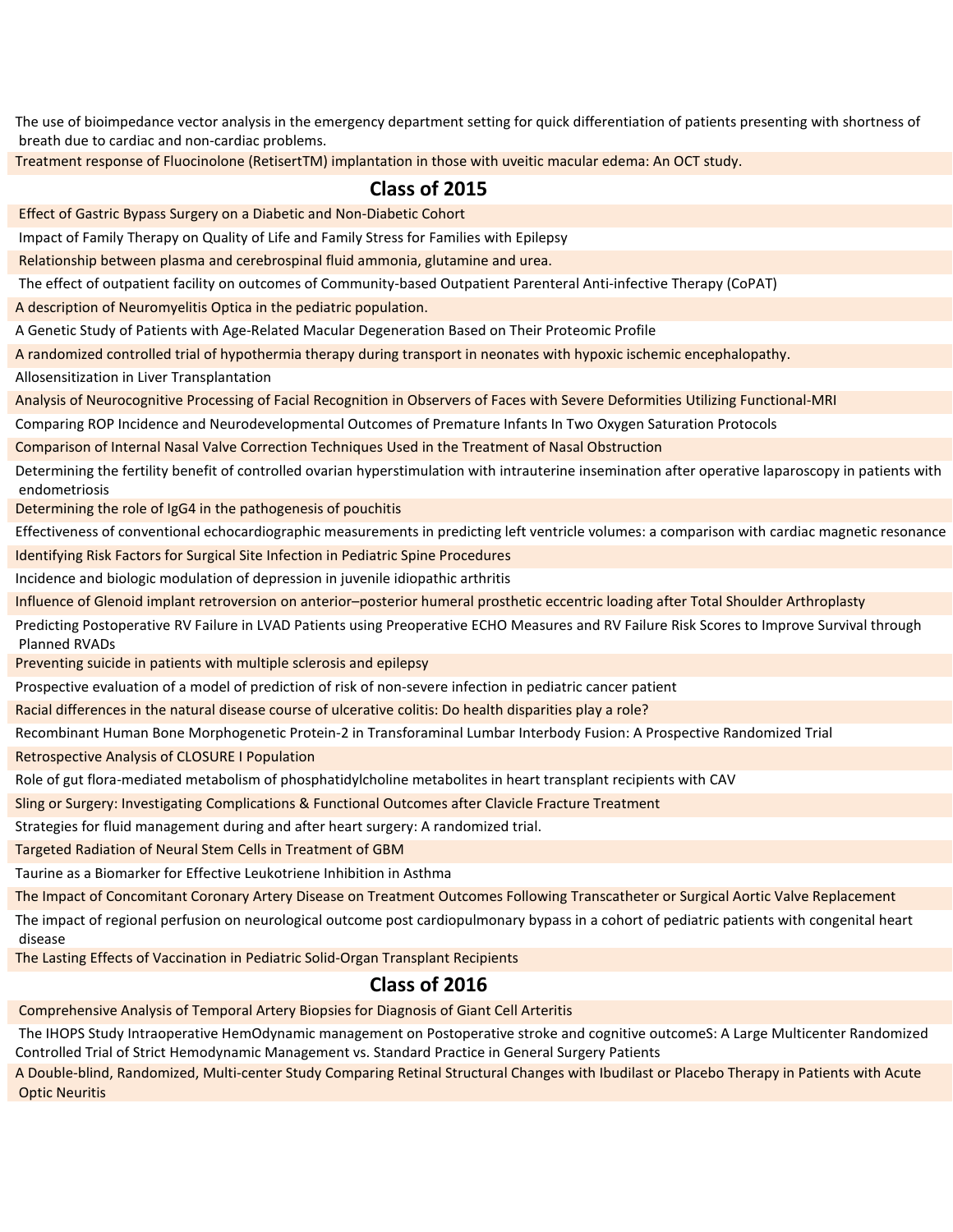A Predictive Model for the Optimization of Initial Shock Energy in Direct Current Cardioversion for Atrial Fibrillation A Randomized Controlled Trial to Compare Repeat SBRT with Conventional EBRT for Treatment of Recurrent Spinal Metastases A Retrospective Analysis of Femoropopliteal Bypass Graft Outcomes Comparing HePTFE Grafts to ePTFE Grafts Analysis of body fluid localization after cardiac surgery: A prospective clinical cohort study Breath Isoprene as a Novel Biomarker for Pediatric Non-Alcoholic Fatty Liver Disease (NAFLD) Cardiac Resynchronization Therapy in Heart Failure Patients with Mildly Reduced Ejection Fraction (HEFMEF-CRT) Comparing fosfomycin-colistin and tigecycline-colistin treatment of bone and joint infections caused by Klebsiella pneumoniae carbapenamase producing Klebsiella pneumoniae: a double-blind, randomized, multi-center trial Diagnostic accuracy of clinical predictors for post-operative catheter associated urinary tract infections in women undergoing pelvic floor procedures Effects of Immunosuppressants on Post Thoracotomy Pain Syndrome Incidence Elucidating Risk Factors for Clostridium difficile Infection in Home-Based Outpatient Parenteral Antimicrobial Therapy Epidemiology, Risk Factors and Clinical Outcomes of Lung transplant Recipients in the Lung Allocation Score Era Requiring Admission to the Medical Intensive Care Unit at a Tertiary Care Center Frequency and Severity of Vasomotor Symptoms in Perimenopausal and Postmenopausal Women with Multiple Sclerosis Multicenter Prospective Cohort Study to Compare the Progression of Cardiac Abnormalities in Patients with Repaired Congenital Pulmonic Stenosis and Tetralogy of Fallot Outcomes and trends associated with acute type B aortic dissections in the Nationwide Inpatient Sample Prebiotic treatment decrease cardiovascular risk among HIV-positive patients by modulating gut flora metabolism of phosphatidylcholine Preoperative predictors of 30-day mortality in adult orthotopic liver transplant recipients Pseudotumor Cerebri: New approaches in patient selection and therapy monitoring Randomized Controlled Trial of the Effect of Forced-Exercise on Postural Stability of Parkinson's Disease Patients Study of photocoagulation and avastin mortality in retinopathy of prematurity Surgical Ablation versus Medical Therapy for AtRial Fibrillation in Patients with Congenital Heart Disease: A Triple Blind, Randomized, Controlled Tria Surgical Treatments of Cervical Radiculopathy: Cost Effectiveness of Anterior Cervical Discectomy and Fusion compared with Posterior Cervical

The Effectiveness of Guanfacine as well as Guanfacine and Behavior Management in treating Children with Attention-Deficit/ Hyperactivity Disorder The Effects of Deep Brain Stimulation on Parkinson's Disease Related Dysphagia and Dysphonia

The Prediction of Total Knee Replacement in Patients with Knee Osteoarthritis using Semiquantitative MRI measures

The Role of the Thymus in Hyperparathyroidism due to Hyperplasia

Foraminotomy

Use of rhBMP-2 in combination with tapered interbody fusion cages: A prospective analysis of clinical and radiographic outcomes in anterior lumbar Valium's Effect on Uterine Contraction During Embryo Transfer to Improve Success Rates of ART

Weight Loss as an Intervention to Improve Cognitive Function in Overweight and Obese Type 2 Diabetics

What Lymphocytes are Responsible for the Prognostic Impact of Day 28 Absolute Lymphocyte Count on Outcome for Adult Patients with Acute Lymphoblastic Leukemia?

#### **Class of 2017**

Effects of CrossFit and Recommended exercise and dietary interventions on insulin sensitivity, cardiometabolic risk, and psychological factors in sedentary, obese individuals.

A Prospective Study of ss469425590 Genotype and Hepatitis C Progression Following Liver Transplantation

A randomized controlled trial comparing robotic cystectomy using intracorporeal urinary diversion with open cystectomy

A Randomized Study of Breast Conserving Therapy Versus Mastectomy for Women with Stage I or II Triple-Negative Breast Cancer

A Randomized Trial of Ibuprofen to Decrease Cerebral Vasospasm and Improve Cognitive Outcome in Subarachnoid Hemorrhage Patients Acetylcarnitine Supplementation with Lifestyle Interventions and Independence for Elders Study

Acute type B aortic dissections: plasma matrix metalloproteinase-9 (MMP-9) as a predictor of outcome in uncomplicated patients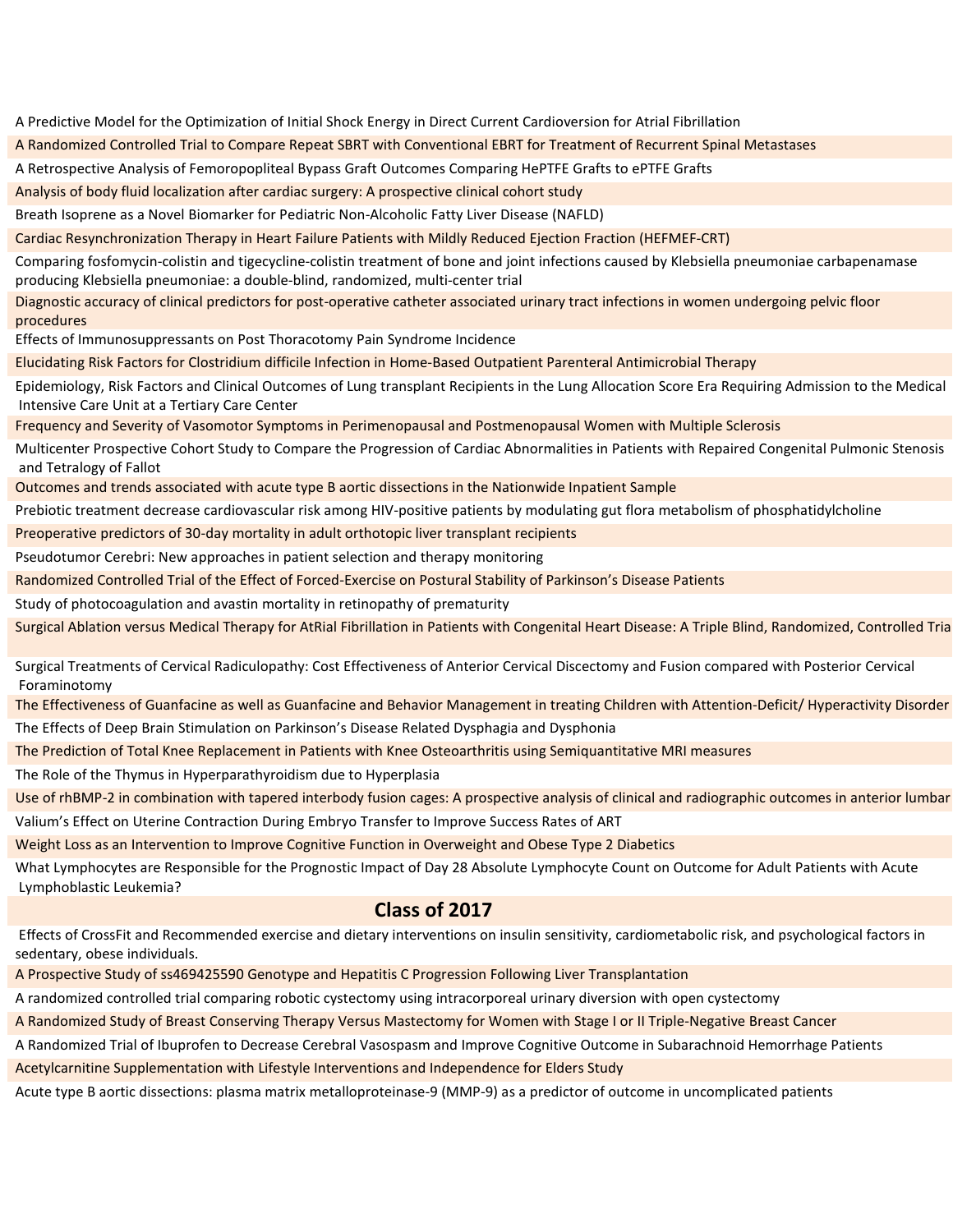Air Pollution and Acute Coronary Syndrome: a Case-Control Study

Aortic Atherosclerotic Plaque Burden and Adverse Cardiovascular Outcomes in Patients Undergoing Transcatheter Aortic Valve Replacement

Assessing the benefits of IMATCH (the Interdisciplinary Method for the Assessment and Treatment of Chronic Headache): A retrospective cohort study

Bicuspid Aortic Valve Morphology and Its Association with Aortopathy of Cardiac Surgery Patients: A Retrospective Analysis and Genetic Mutation Study of ROCK

D2 Taq A1 Allele Frequency & Association with Post-Surgery Substance Abuse in Roux-en-Y Bariatric Surgery Patients

Double-Blind Placebo-Controlled Trial of Conventional Concurrent Chemoradiation and Adjuvant Temozolomide plus Metformin Versus

Conventional Concurrent Chemoradiation and Adjuvant Temozolomide in Patients with Newly Diagnosed Glioblastoma

Effect of Genetic Subtype and Type of Mutation on cCSNB Phenotype

Effect of patient reminder interventions on adolescent immunization: a randomized controlled trial

Effect of Spironolactone on Right Ventricular Remodeling in Transposition of the Great Vessels: a multi-center, randomized, placebo-controlled trial

Evaluation of an Intervention for Heart Failure Clinic Patients with Cognitive Impairment

Fetal MRI to Predict Anatomic and Developmental Outcome in Hydrocephalus

FGF23 as a potential biomarker of CAD severity in the CKD population

Photodynamic Therapy using Verteporfin Vs Surgical Excision for Nodal Basal Cell Carcinoma

Post-surgical Outcome for Temporal Lobe Epilepsy Associated with Focal Cortical Dysplasia: International League Against Epilepsy Type I vs. Type IIIa

Prevalence of Bicuspid Pulmonic Valve and its Association with Pulmonary Artery Dilatation

Primary Care vs. Sleep Specialist in the Long Term Follow-up of CPAP

Prophylatic Foraminotomy for the Prevention of C5 Palsy in Cervical Decompression Surgery: A Randomized Controlled Trial

Pyridoxine and Dietary Counseling for the Treatment of Hyperoxaluria after Bariatric Surgery

Randomized control trial comparing radiosurgery and conventional external beam radiation therapy for treating radiation resistant spinal metastases

Randomized Placebo-Controlled Trial of Enoxaparin Plus Compression Boots Versus Compression Boots Alone for the Prevention of Venous Thromboembolism in Patients with Intracerebral Hemorrhage

Reactivation of Herpes Simplex Virus in Neurosurgery Patients

Reducing Central-Line Associated Complications in the Outpatient Setting Using an Innovative Electronic Tool

Single nucleotide polymorphisms at 4q25 associated with Right and Left Ventricular Outflow Tract Tachyarrhythmias

TBD

The Efficacy of KTP Lasers in the Treatment of Laryngeal Papillomatosis

THE ROLE OF RIFAMPIN IN SURGICALLY TREATED INFECTIVE ENDOCARDITIS CAUSED BY STAPHYLOCOCCUS: A RETROSPECTIVE COHORT STUDY

Whole brain radiation therapy with or without stereotactic radiosurgery for the treatment of multiple synchronous brain metastases from lung cancer

## **Class of 2018**

A Phase II study to assess the efficacy of autologous mesenchymal stem cell transplantation in patients with secondary progressive and primary progressive multiple sclerosis.

Comparison of Adult and Pediatric International Knee Documentation Committee (IKDC) Subjective Knee Evaluation Form Scores in an Adult Population

Novel drug therapy for the prevention of retinopathy of prematurity (ROP) through inhibition of hypoxia-inducible factor (HIF) prolyl hydroxylase: a Phase I randomized controlled trial

The effect of intravenous iron administration on blood transfusion requirements and postoperative hemoglobin levels in anemic patients undergoing elective cardiac surgery: a randomized trial

A phase 1 trial of nivolumab with high dose cytarabine as salvage therapy for relapsed or refractory acute lymphoblastic leukemia.

A1245C mutation of 3ßHSD1 gene as a biomarker for the resistance to Abiraterone treatment in patients with metastatic castration resistant prostate cancer

Aortic Valve Replacement for patients with Native Aortic Insufficiency: Implications for TAVR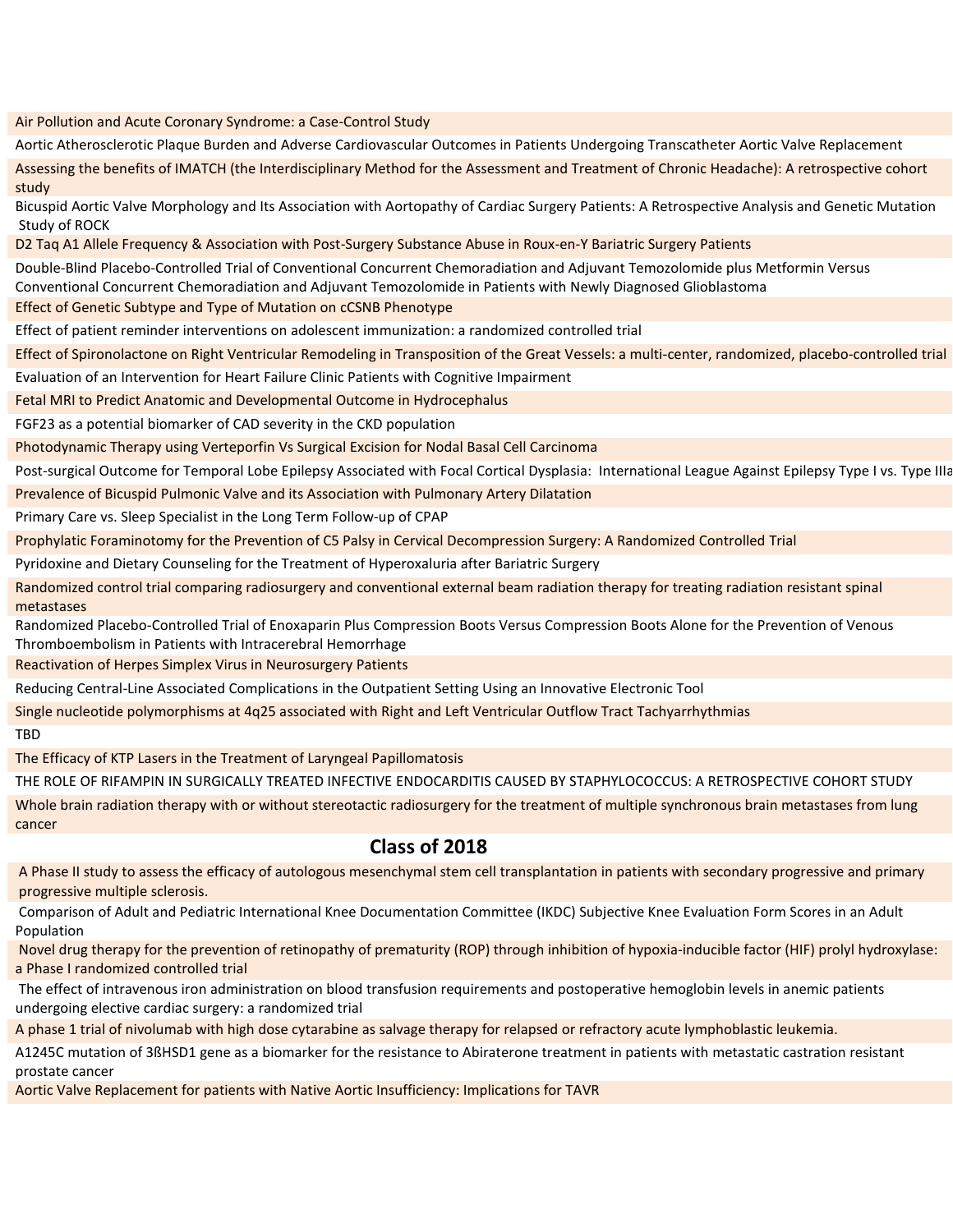Associations between Functional Outcomes after Deep Brain Stimulation and Candidate Gene Mutations in Parkinson's's Disease: A Pilot Study Cardiac Resynchronization Therapy vs Right Ventricular Pacing in Congenital Heart Patients with AV block: A Randomized Clinical Trial Cervical spondylodiscitis: risk factors for failure of medical management, a retrospective review Chemotherapy-related cognitive impairment in non-small cell lung cancer patients treated with adjuvant, platinum-based regimens Determination of the mechanism for increased CSF VEGF levels following exercise in patients with normal pressure hydrocephalus. Effectiveness of An Automated Referral Initiative to Preventive Cardiology for Patients with Rheumatoid Arthritis Effects of Training via Motor Imagery and Brain-Computer Interface Biofeedback in Neurosurgery Residency Evaluating stereotactic body radiation therapy (SBRT) for spinal oligometastases. Evaluation of an Atherogenic Metabolite During Preeclampsia Evaluation of Tongue Perfusion and Oropharyngeal Complications during Suspension Microlaryngoscopy using Surface Capillaroscopy. Examining Facial Skin Thickness Changes Over Time HTK versus UW Preservation Solution in Deceased Donor Liver Transplantation Identification of Risk Factors for Prolonged Disease in Patients with DSM-5 Eating Disorders Impact of body mass index (BMI) on the incidence of laboratory abnormalities during isotretinoin therapy for patients with acne Music, Motor-related Neurons and Awake DBS Surgery Predicting Pulmonary Toxicities in Patients with Central Lung Tumors Treated with Stereotactic Body Radiation Therapy Racial differences in dose response to albuterol Safety and Feasibility of Normothermic Machine Perfusion in the Preservation of Liver Allografts The effect of a patient-education intervention to improve lung cancer screening The Relationship of Intra-Pancreatic Fat to Diabetes Duration and ß Cell Function The Role of Leptin and Insulin in Thyroid Cancer

Understanding the Role of IgG3 Autoantibody Against ß1-Adrenergic Receptors in Recent-Onset Cardiomyopathy Patients

Utility of preoperative urine cultures prior to elective open reconstruction for treatment of vesicoureteral reflux: a randomized non-inferiority trial

Venous sinus stenting in pseudotumor cerebri

Voice Therapy Treatment for High-Risk Asymmetry Dysphonic Patients

#### **Class of 2019**

Validation of EndoFLIP as a Tool for Gastroparesis Assessment

25(OH)-Vitamin D3 status

in Pediatric POTS

Active hypothermia during transport of neonates with hypoxic-ischemic encephalopathy

Added value of acoustic radiation force impulse (ARFI) imaging to B-mode ultrasound (US) imaging, in the detection of liver fibrosis in patients undergoing liver US imaging for primary biliary cirrhosis (PBC)

Breast Reconstruction Following Breast Cancer in Very High Risk Patients: A Prospective Randomized Study

Clinical Outcomes after Being Started on Intravitreal Eylea versus Intravitreal Avastin/Lucentis in Patients with Newly Diagnosed Macular Edema Secondary to Central or Branch Retinal Vein Occlusion

Comparison of Pollicization and Nonvascularized Toe Phalangeal Transfer and Distraction Lengthening for Blauth Type IIIB Hypoplastic Thumbs Development of biomarkers associated with the immunopathogenesis of recurrent pericarditis

Efficacy of clonidine as first line drug with morphine in the treatment of neonatal abstinence syndrome: A prospective randomized controlled trial Exploration of the Effects of Patient-Physician Racial and Gender Concordance on Preference and Comfort with Seeking Care

Genetic control of female left atrial gene expression could provide insights for genetic susceptibility for atrial fibrillation

Health Outcomes and Cost of a Spine Surgery Care Path

Impact of Avatar Fidelity in Virtual Reality Based Motor Imagery Training on Brain Machine Interface Performance

Influence of patient age on Interstim stage 1 trial success and post-stage 2 implantation time-to-revision